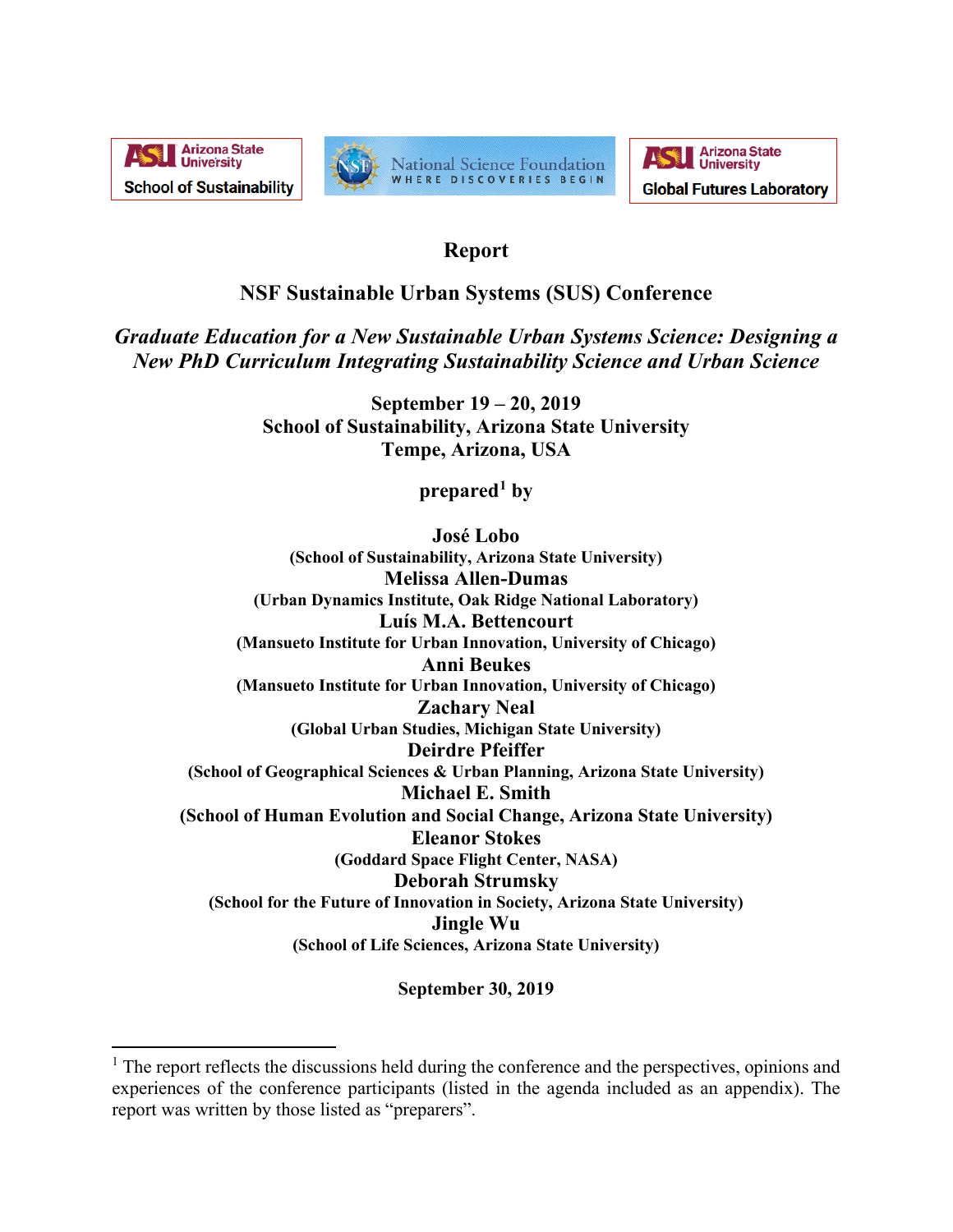#### **I. Introduction**

This is a report on the discussions held during an NSF SUS conference "Graduate Education for a New Sustainable Urban Systems Science: Designing a New PhD Curriculum Integrating Sustainability Science and Urban Science". The conference was motivated by the call made by the NSF for "…developing the next generation of sustainable urban systems science." (NSF 2018) The conference was premised on the assumption that such continued development will require the training of new generations of urban sustainability scientists, and that both the content and manner of training will be different from those established degree programs.

The assembled group of participants represented a variety of disciplines and academic fields urban economics, economic geography, regional science, urban sociology, archaeology, anthropology, urban planning, political science, architecture, design, sustainability science, urban ecology, computer science, engineering and physics—as well as different manners of engaging with teaching, research and policy-making. The conference's discussions were greatly enriched by participants knowledge of urbanization in the USA, Canada and Mexico, Western Europe, China, India, Africa, Guyana and South America. The discussions were held in a frank, respectful and constructive manner. While strong opinions were voiced, dogmatic stances were avoided and "epistemic humility" was prevalent.

For a long time, the study of different aspects of urban areas was pursued by different disciplines. For example, the time-depth of human settlements was the realm of archaeologists and historians, the spatial organization and socioeconomic statistics of urban systems were left to geographers, demographers and regional scientists; the economic productivity of cities to urban economists; the infrastructural systems of cities to civil engineers; and land uses to city planners. Sociologists have historically studied neighborhoods, race and segregation, and sometimes crime, while social psychologists have been concerned with social behavior as embedded in urban environments. The realization that urban areas as social and physical entities are now among the main drivers of ecological and environmental changes has led to the surge in urban ecological research during the past few decades. These perspectives do connect of course, but they have rarely constrained each other or been integrated in the service of building a consistent and common body of knowledge about urban areas and urbanization.

Another dimension of this diversity deals with the study of urban systems from around the world and across time. While early in the study of cities in the 19th and 20th centuries empirical data was overwhelmingly more available for large cities in Europe and North America, today this picture is very different allowing us increasingly to study settlements of all different sizes, all around the world in quantitative comparative ways. Similarly, the digitization of archeological and historical data, together with new survey methods, such as those facilitated by radar and high resolution remote sensing are providing access to new data on many cities and settlement systems throughout time and in the present. Technological and social developments have combined (intentionally but also as unintended consequences) to generate unprecedented amounts of data (e.g., through cell phone data and social media) concerning what people (individuals and organizations) do when they agglomerate in cities.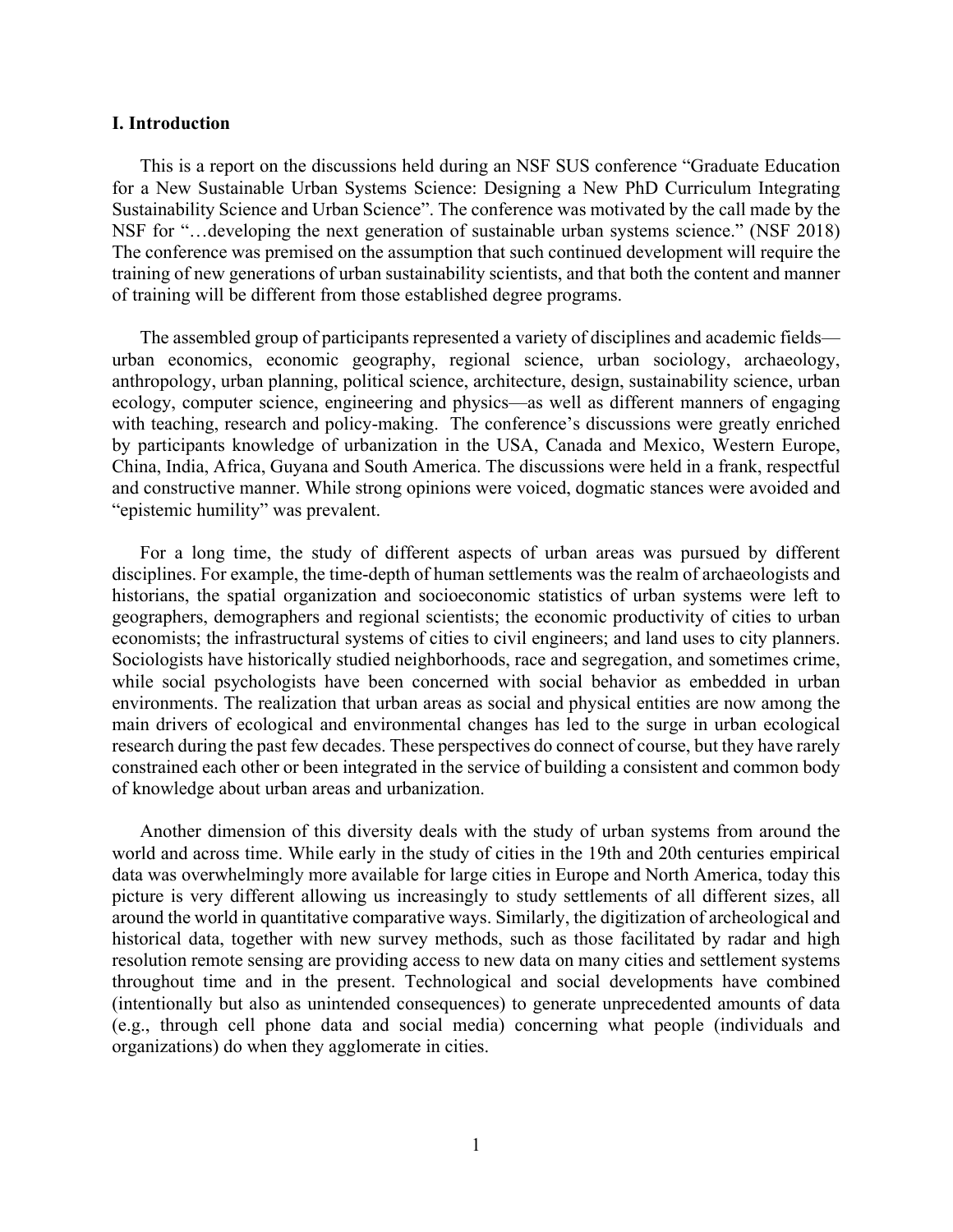The comparative analytical and empirical possibilities for understanding urban systems and urbanization demand the unification of theoretical frameworks developed for certain places and times. "Urban science" is on the cusp of becoming a well-defined field that is examining a shared set of phenomena across many disciplines, while developing common theoretical ideas, underlying principles and analytical methods for integrating knowledge on urban areas across the globe and across history.

We believe it is useful to distinguish urban science from "urban studies" in this context. Whereas urban studies has for several decades pursued the multidisciplinary study of cities, but from a primarily social scientific perspective and through case studies, we view urban science as an emerging field that integrates the historically social scientific focus of urban studies with research on cities from natural and physical science disciplines, to understand the drivers of urbanization, the relationships between urban systems, and the urban processes shared across settlements, as well as their variations. Urban science is emerging alongside the growth of related integrated disciplines. For example, urban ecology is integrating natural and social sciences to assess how urban areas alter local environments and drive regional ecological change (Grimm et al. 2000; Wu 2014; McPhearson et al. 2016). Sustainability science is starting to address the challenges and opportunities posed by sustainable socioeconomic development and adaptation to climate change in the setting where most human beings now live, namely urban areas.

Yet much still remains the same since the NSF sponsored a workshop in 1998 on urban sustainability:

"Yet geographers (and others), dissuaded in part by the political cacophony surrounding the debate, have largely neglected the challenge of conceptualizing the interrelationships among social, economic, political, and environmental processes, a challenge simultaneously posed by the scale of predicted urbanization and by the idea of sustainability. Existing structures of knowledge creation and compartmentalization in academia exacerbate this silence. Scholars of urban processes affecting first-world cities rarely interact with scholars of third-world cities. Theories of third-world urban processes rarely inform current theorizing about first-world cities. Neither group has a strong tradition of embracing environmental or ecological concerns. Urban scholars investigating global–local linkages focus primarily within the economic sphere and neglect environmental impacts and questions of ecological sustainability. Scholars focusing on environmental processes (including researchers examining global environmental change and political ecologists) have almost completely disregarded the urban. The barriers separating these distinct areas of research—first- and third world urban processes and environmental processes—have grown to be sturdy and quite impermeable." (Hanson and Lake 2000, pp. 1-2)

No doubt we must continue hammering away at the barriers and advocating for change within established disciplines —but designing a curriculum to be explicitly transdisciplinary is *now* an urgent intellectual task. (Here we adopt the convention whereby transdisciplinary research crosses disciplinary boundaries and integrates distinct domains of knowledge, to generate novel insights, in a manner that goes beyond bringing together or combining existing units of knowledge.)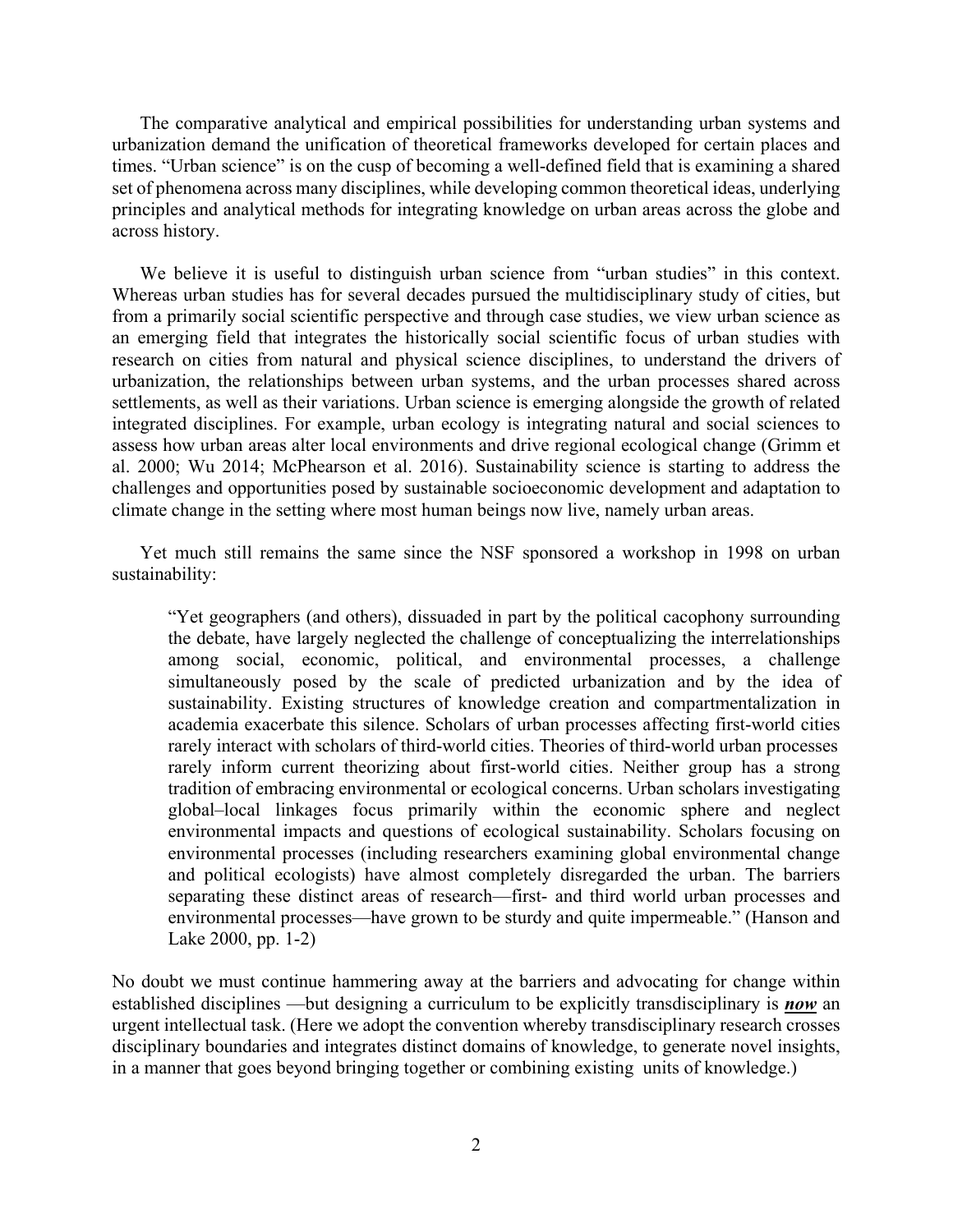Cities present both the problems and solutions to sustainability challenges of an increasingly urbanized world. Our species' success in addressing the related challenges of adaptation to climate change, sustainability, poverty alleviation and shared prosperity will be largely determined by what happens in urban areas. If we are to effectively manage this process and realize the potential of our increasingly urban planet, we must develop a better and deeper understanding of the drivers of urbanization and the way cities function as emergent socio-spatial phenomena. We need more and better urban sustainability science, and to get it we need more scientists trained to generate such scientific output and to do so in a manner that informs citizen action.

This report is not a detailed outline of what PhD-level training in sustainable urban systems science (SUS-science) should consist of—a two day discussion, even one as intense, focused and well-informed as the one which occurred at the conference held at Arizona State University, is not enough sufficient to craft such a curriculum. This report ought instead to be read as *initial design notes* for developing a doctoral program on SUS-science.

The report is organized as follows. The next section presents the main themes (or perspectives or propositions) that ground our suggestions regarding curricular content and pedagogical approach. Curriculum content and pedagogical approaches are the subject of section three. The fourth section presents some salient questions as examples of the type of inquiry that a multidisciplinary and integrative training in urban sustainability should pose and address (at the risk of them becoming explanatorily orphaned). The ways in which rigorous training in urban sustainability can be the basis for working in policy-making or with community organizations striving to change urban reality is discussed in section five. Section six concludes with some remarks about how to continue, deepen and widen the discussion on designing new academic training in urbans sustainability. The appendixes include the conference's agenda (with the list of participants), questions to consider when proposing a new PD program within an University, and specific suggestions for curriculum content are presented as appendixes.

#### **II. Foundational Themes**

*"The urban environment that humans are so busily creating is many things: a biological environment, a social environment, a built environment, a market environment, a business environment, and a political environment. It includes not only the versions of these environments that exist inside a single city, but also those that are emerging from the interaction between cities. Our understanding of the urban environment will draw on existing academic disciplines, but it will also develop its own abstractions and insights."*  (Romer 2013)

- 1. Training in sustainable urban systems (SUS) science or urban sustainability science is premised on the scientific and pedagogical implications of the view expressed in the above quote from Paul Romer. The related notions that the city is its own unit of analysis, and that urbanization has been and continues to be a truly multifaceted and "complex" process are to be taken seriously, as are their training and pedagogical implications.
- 2. *SUS is a new field with its own unique fundamental research questions.* Training in SUSscience is not conceived as replacing training in urban archaeology, urban sociology, urban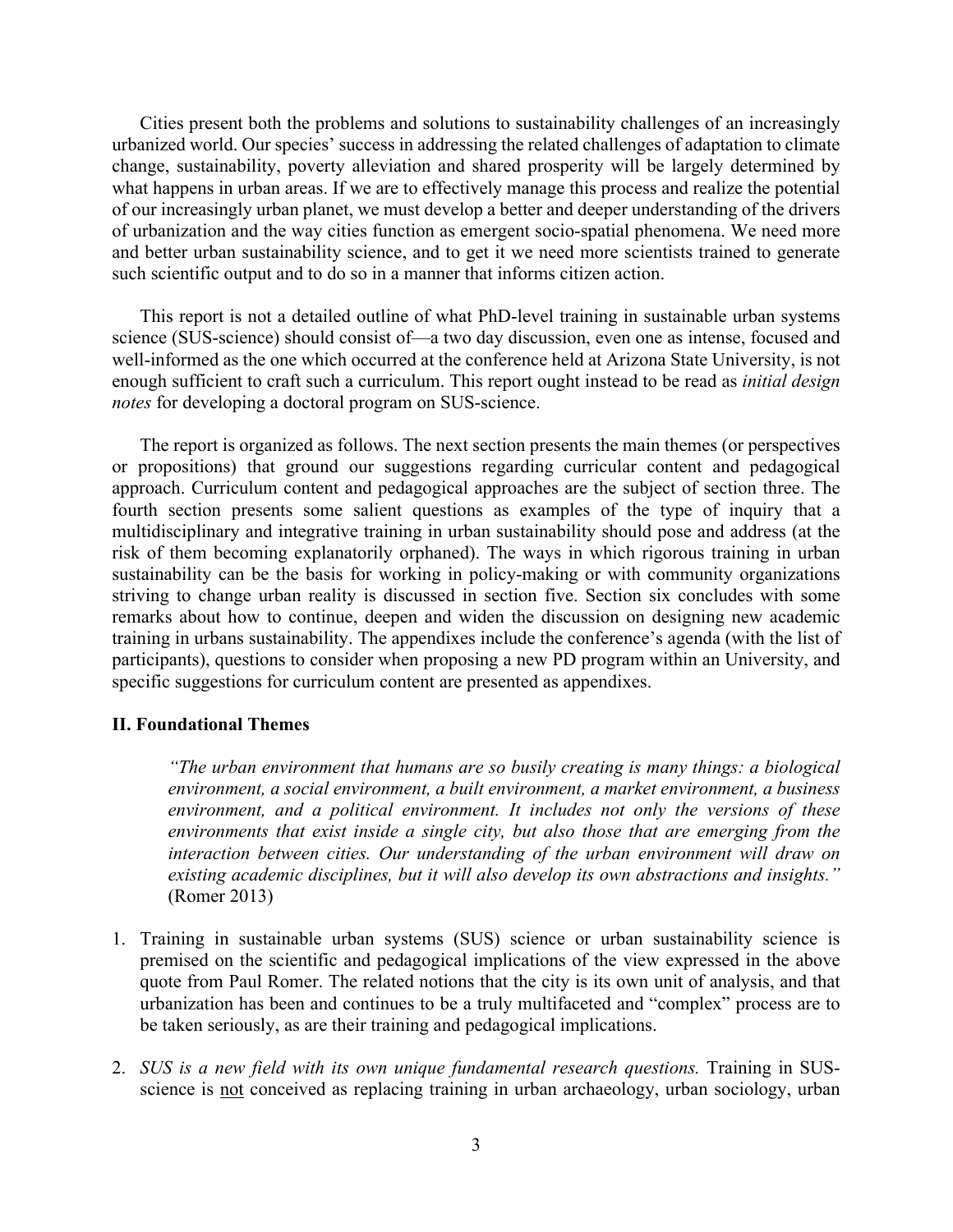planning, urban economics, economic geography, urban ecology, regional science, metropolitan informatics, transportation engineering and ethnography (to list just a few of the existing urban-focused research domains). For many research questions and policy problems specialized training in these well-established disciplines will be required and appropriate. Instead, graduate training in urban sustainability science should facilitate research which complements and integrates discipline-grounded research.

- 3. *A SUS researcher will be inherently transdisciplinary.* A graduate in urban sustainability science ought to have an epistemological and research attitude leaning towards integration. Some might derisively dismiss someone trained in SUS-science as a "Jack or Jacqueline-ofall-trades and master of none". We prefer to think of such individuals as "integrators" capable (intellectually and temperamentally) of weaving different strands of accumulated insights into novel research and practices, and to pose questions which transcend academic boundaries. However, SUS PhD students may declare an emphasis in a standard urban-focused domain, which may provide a basis from which to integrate that particular focus into the overall SUSS framework, especially for the purpose of scoping a dissertation.
- 4. *Urban science will play a central role in advancing sustainability science.* The website of the *Proceedings of the National Academy of Sciences of the United States of America* describes *sustainability science* as ". . .an emerging field of research dealing with the interactions between natural and social systems, and with how those interactions affect the challenge of sustainability: meeting the needs of present and future generations while substantially reducing poverty and conserving the planet's life support systems." Nowhere are these interactions more intense, stark, concentrated and consequential than in urban areas.
- 5. *History matters*. The surest argument as to it being possible for the future to be different than the present is that the present is different from the past. Current urban conditions have grown out of the near and historical past. A historical perspective greatly helps to understand how deeply rooted practices and processes which need to be change are, and therefore how difficult it can be to change them. Despite historical contingency and path dependence, the recognition of similar empirical regularities in both contemporary and ancient contexts can help in identifying fundamental ingredients of urban life in ancient and modern contexts.
- 6. *Urban ecology* matters. Urban ecologists seek an understanding of how urban settings shape the socioecological interactions within them, and their role as both drivers and responders to environmental change. If cities are to adapt to climate change, the ecological features of urban life need to be incorporated into scientific explanations of how cities function.
- 7. *Science matters. Sustainable Urban Systems Science* does not equal, nor is it even closely related, to the domain of practice and academic training which goes by the monikers "urban analytics", "metropolitan informatics" or "smart cities." SUS-science takes the "science" in the name seriously: it is dedicated to seeking generalizable empirics, insights with far temporal and geographic reach, and fundamental knowledge about how urban systems function and how this functioning can be positively and sustainably altered. Our understanding of how cities function as engines of development, of the drivers of urbanization, and of the social, economic and physical factors that shape urban areas all need to improve (analytically and empirically)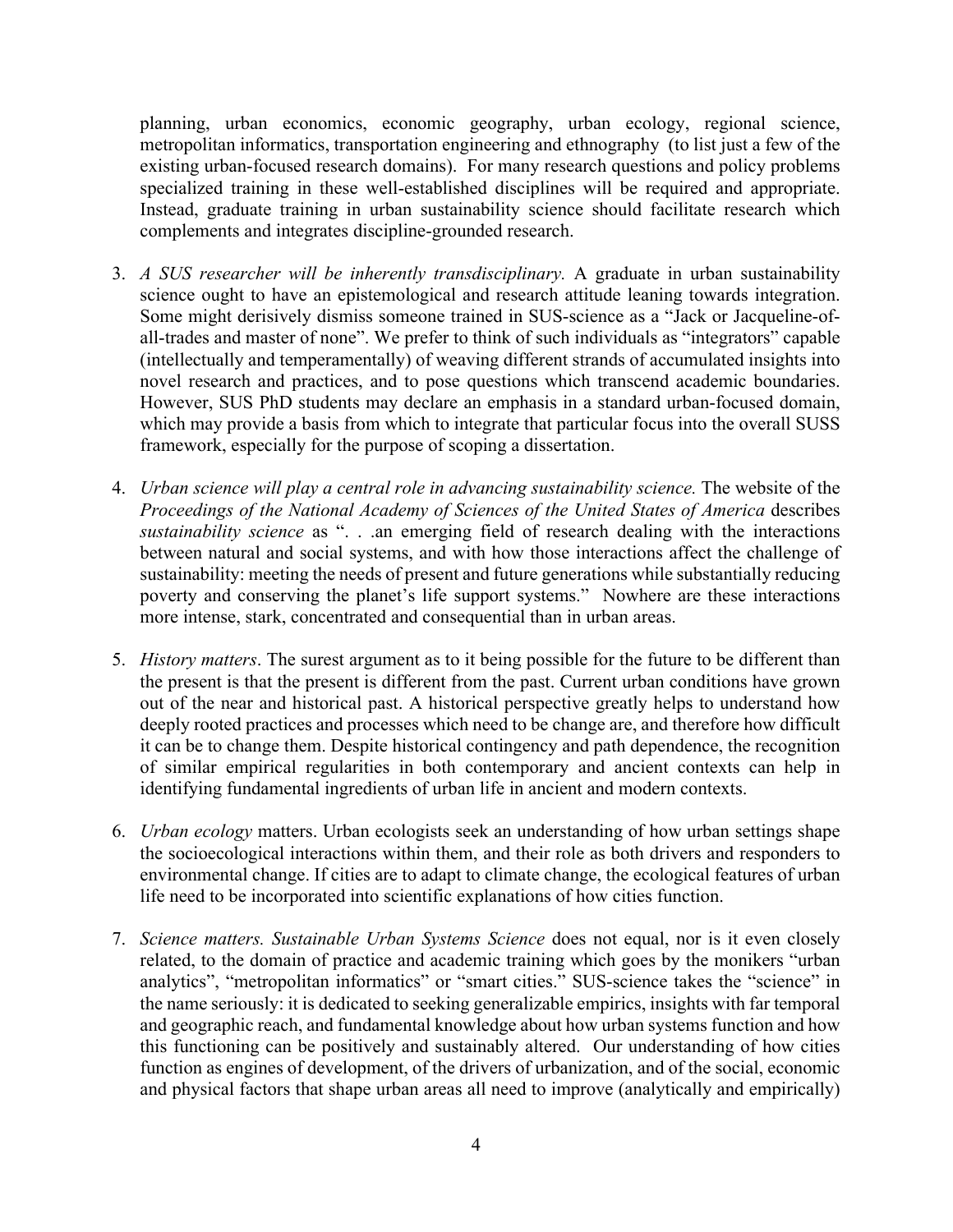for effective policy-making to occur. In short, more and better science is needed for urbanization to become a vehicle for shared prosperity (Glaeser and Joshi-Ghani).

- 8. *People matter.* Academic training in urban sustainability must put the "social"—the myriad of interactions that individuals engage in when they live and work in cities—up front and in the center. How do urban environments (social, physical, cultural) facilitate and constrain human interactions? What is possible when humans agglomerate? Human social life embedded in social networks in urban physical spaces is an essential component of urban sustainability science.
- 9. *Not everyone will become a professor.* It is anticipated that not everyone who receives advanced training in urban sustainability science will aspire to become a professor or academic researcher; some urban sustainability scientists will work in national laboratories, in thinktanks, in policy-making or work with communities trying to affect change. It will therefore be important to develop both academic tracks for researchers and for those students intending to become practitioners. For the practitioner track, the ability to engage with a variety of stakeholders, to participate in community data collection efforts, and to formulate research questions in response to what residents of neighborhoods think is important to understand will be important skills to cultivate.
- 10. *Content, pedagogical practice, and research culture must all be reworked.* Developing new graduate education in urban sustainability science is not simply a matter of developing new content. How the content is taught—how pedagogy instantiates and reinforces a style of inquiry, a culture of transdisciplinary science and an appreciation for co-production of knowledge—needs to be considered an integral part of the novelty of urban sustainability science.
- 11. *Is a new PhD needed*? Although we agree that new graduate (and even undergraduate) training is needed, the administrative vehicle used to convey this training needs to be carefully, and creatively, considered. We are well aware of the administrative and financial burdens faced when forming a new graduate program, and it could be that important aspects of urban sustainability science can be articulated and advanced by modifying and augmenting existing graduate programs, including for example existing graduate programs in urban studies and sustainability science.

### **III. Curriculum Content and Pedagogy**

#### A. Urban Science and Urban Sustainability

The following are epistemological, empirical and scientific stances that should guide the construction of specific curricula in sustainable urban systems science. (Appendix 2 presents examples of proto-curricula developed by sub-groups of conference participants.)

1. Many insights into the origins, development and functioning of cities, and on the role of cities in socioeconomic development, have been accumulated under the aegis of *urban economics*, *economic geography*, *regional science*, *urban planning*, *urban sociology*, *civil engineering*,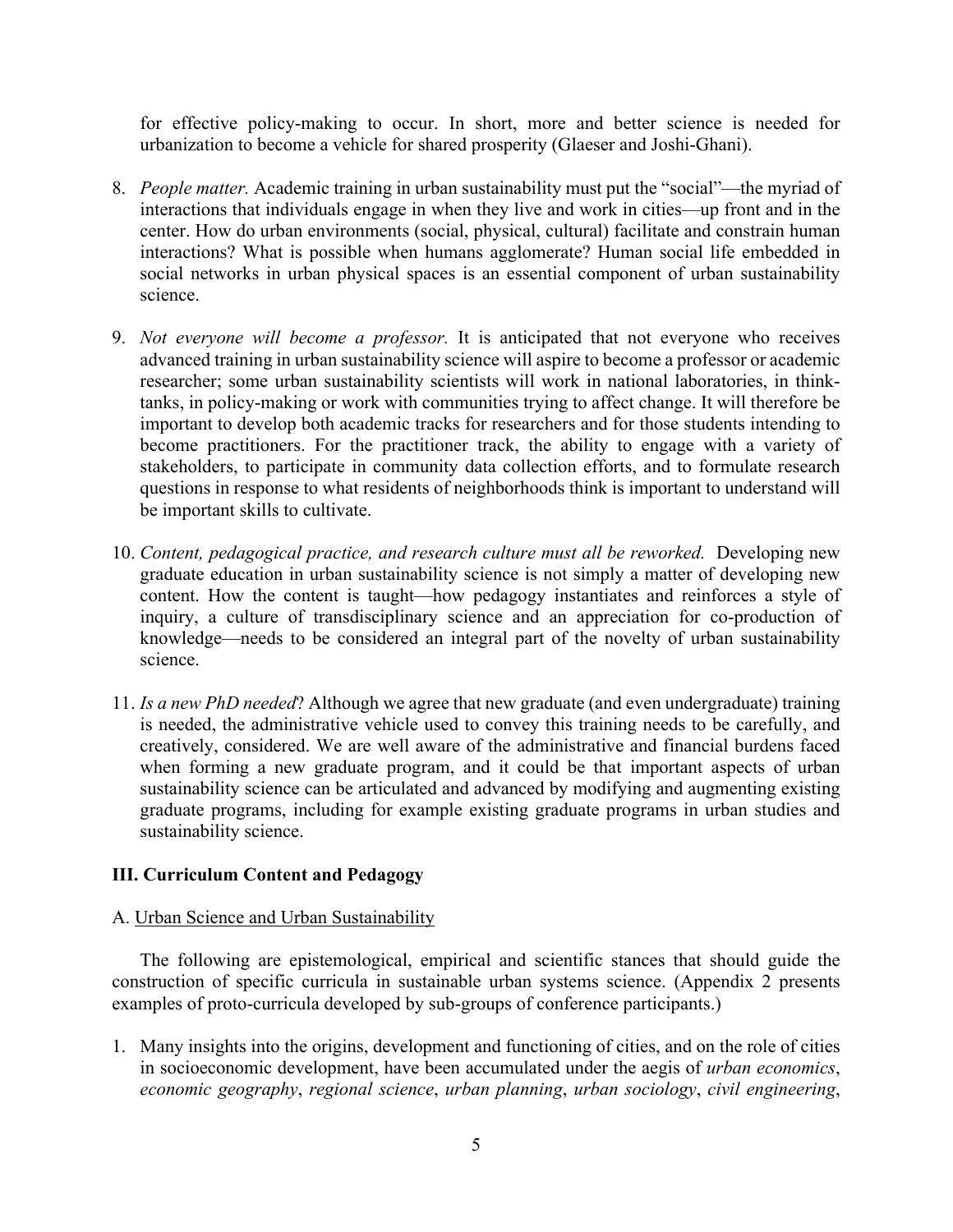*transportation engineering*, *archaeology*, and *anthropology*. There have been rich *histories* of individual cities and urbans systems which highlight what is distinctive and contingent and also help to identify what is common and enduring. A program of study in urban sustainability needs to build upon all these insights, respecting their disciplinary origins, bringing them into dialogue and explicitly identify foundational commonalities. *Deliberately bringing together existing insights, combining well-established methods, and integrating explanatory perspectives can generate novelty*.

- 2. We note that the disciplines that study cities and urbanization nowadays share much methodology, data, and findings. (Shared methods include network models, GIS, statistics and information theory, population dynamics, dynamical systems, scaling analysis and econometric analysis).
- 3. There have been articulate calls for the development of an "urban science"—see, for example, Acuto et al. (2018a,b), Alberti (2017), Batty (2018), Bettencourt and West (2010), Haila (2008), Kotokosta (2018), Ramaswami et al. (2012), Solecki et al. (2013), Vandecasteele et al. 2019). There have been equally articulate calls for the development of urban sustainability science (Grimm et al. 2008, Pataki 2015, McDonnell and MacGregor-Fors 2016, National Academies 2016, Waldrop 2019). Urban sustainability students need to be conversant with these calls and understand their underlying arguments. But at the same time we argue that these calls have not adequately highlighted the role of theory in the development and use of urban science, nor have they described in sufficient detail what type of transdisciplinary integration is needed for urban sustainability science to be "more than the sum of its disciplinary parts".
- 4. Interdisciplinary approaches are now widely appreciated as necessary to integrate and crossvalidate hypotheses.
- 5. There is a growing recognition that various components and scales of urbanism are complex, interconnected, and exceed the explanatory abilities of any single discipline.
- 6. Theory is important. But what do we mean by "theory"? To paraphrase Ostrom (2009), "without a common framework to organize findings, isolated knowledge does not accumulate". And echoing Darwin: "Let theory guide your observations." For us, theory provides testeable and falsifiable general explanations of observable phenomena. It proposes which processes and properties are central in producing such phenomena and which are ancillary. It does not seek to explain everything, but to reveal fundamental commonalities, based on observable properties and proposed processes.
- 7. Empirics matter. Cities around the world and throughout history vary tremendously in their sizes, forms, and their economic and political contexts. Nevertheless, there are coarse-grained empirical regularities that are well documented by observations and data. Empirical commonalities include: neighborhood organization, social inequality, non-linear agglomeration effects, interdependence reflected in a division of knowledge and labor, regularities in the relative distribution of city sizes and other "laws of geography" (e.g., gravity-Tobler models, Gibrat's Law, Zipf's Law), and the role of urban areas as the privileged setting for invention and innovation (scientific, technological, economic, cultural, artistic, political).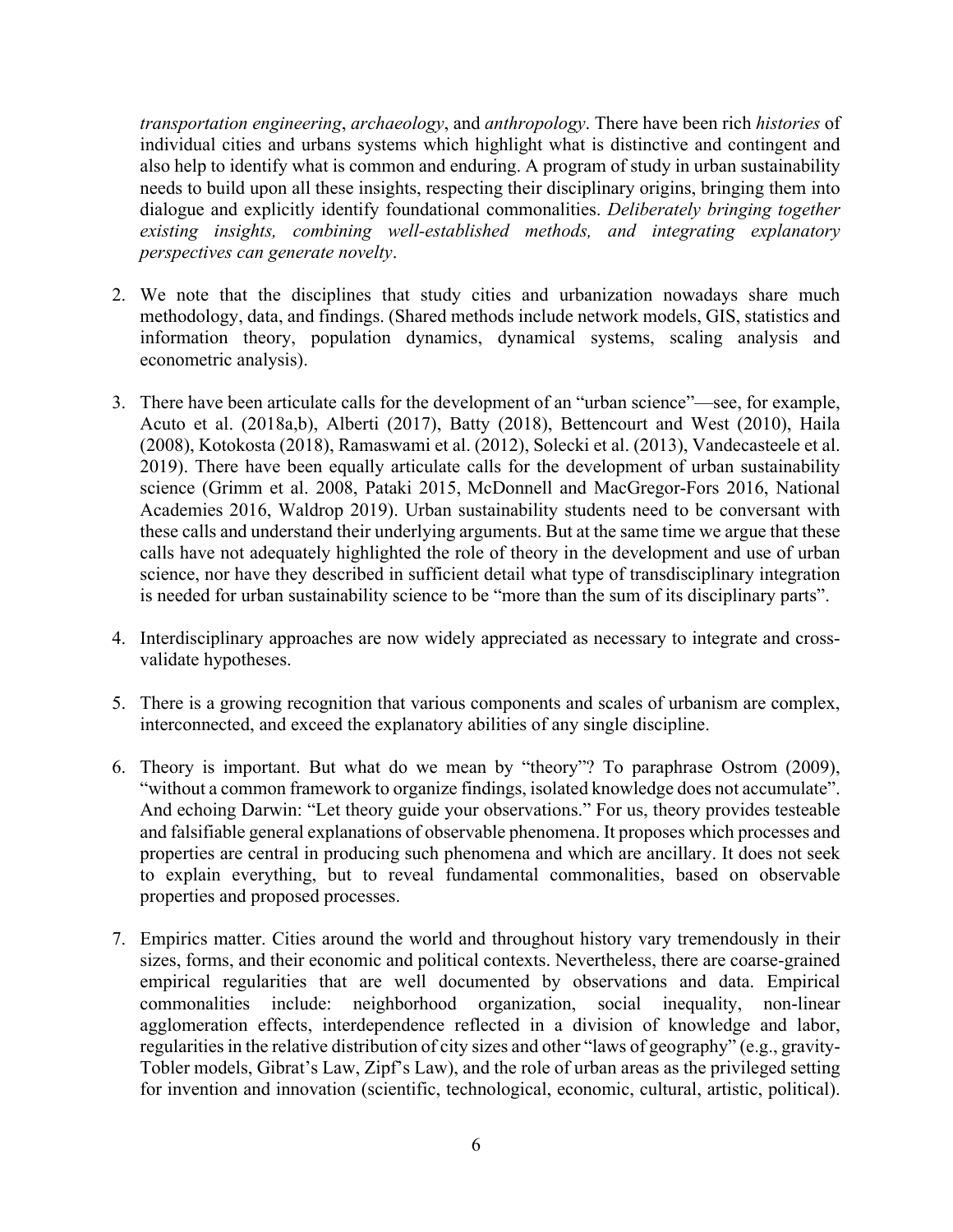A growing body of comparative urban studies highlights fundamental similarities and ephemeral differences. Embracing the empirical richness of urban studies should be a hallmark of urban sustainability science training.

- 8. Data! We have data! Two data generating phenomena are currently affecting the study of cities which are paradoxically incongruent. On the one hand we have a greater abundance and a variety of data than we had even 10 years ago: remote sensing (satellite) data, open street data, detailed maps, data on individual-level behavior, micro-level socioeconomic data, etc. On the other hand, the very spatial definition of a city (or metropolitan area) has become problematic and contested: how can we delineate the physical boundaries of a space of social interactions? Where do cities' areas of influence (social, economic, ecological) begin and end? Students of SUS-science must be able to use the varied data on cities while being aware of the non-trivial choices made when spatially identifying cities.
- 9. A student in urban sustainability science ought to be comfortable travelling across disciplinary boundaries and using conceptual language that connects disciplines. SUS students, scholars and practitioners should actively promote deeper dialogue between researchers who study urban systems across different eras, scales, and disciplines, aiming at a synthesis of communalities while recognizing contextual factors.
- 10. A commitment to open science is needed, especially with regard to the sharing of urban data (as a counterweight to the commoditization of urban data).
- 11. Foundational view of cities (throughout time): as social networks embedded in physical infrastructures and natural environments that convey natural resources, goods, energy and information over large distances for use by people in cities. The sustainability and adaptability of cities and urban systems therefore depends upon the *complex and cross-scale interactions* between the social networks, the natural systems, and the engineered infrastructures, and the institutions devised by humans to manage all these systems.

#### B. Pedagogy

The formation of a new generation of urbanists comfortable crossing disciplinary boundaries, well versed in the language of different research traditions, familiar with different ways of understanding urban phenomena and committed to the integration of urban science and sustainability science requires new approaches to teaching and learning. Being able to coordinate different styles of inquiry, ability to successfully work in teams, stakeholder engagement, listening intently to different points of views, these are all necessary skills, not simply marginal additions to the usual analytical and methodological competencies. To achieve the above goals, transdisciplinary teaching approaches are required, which explore each and every urban issue holistically from multiple disciplinary perspectives and through multiple pedagogic models (e.g., lecturing, student-led discussions, and interactions with stakeholders) and teaching-assistant technologies (e.g., course management tools, presentation software, and online collaboration tools). Many courses may be best team-taught, which would require instructors from different fields work together with themselves and with students.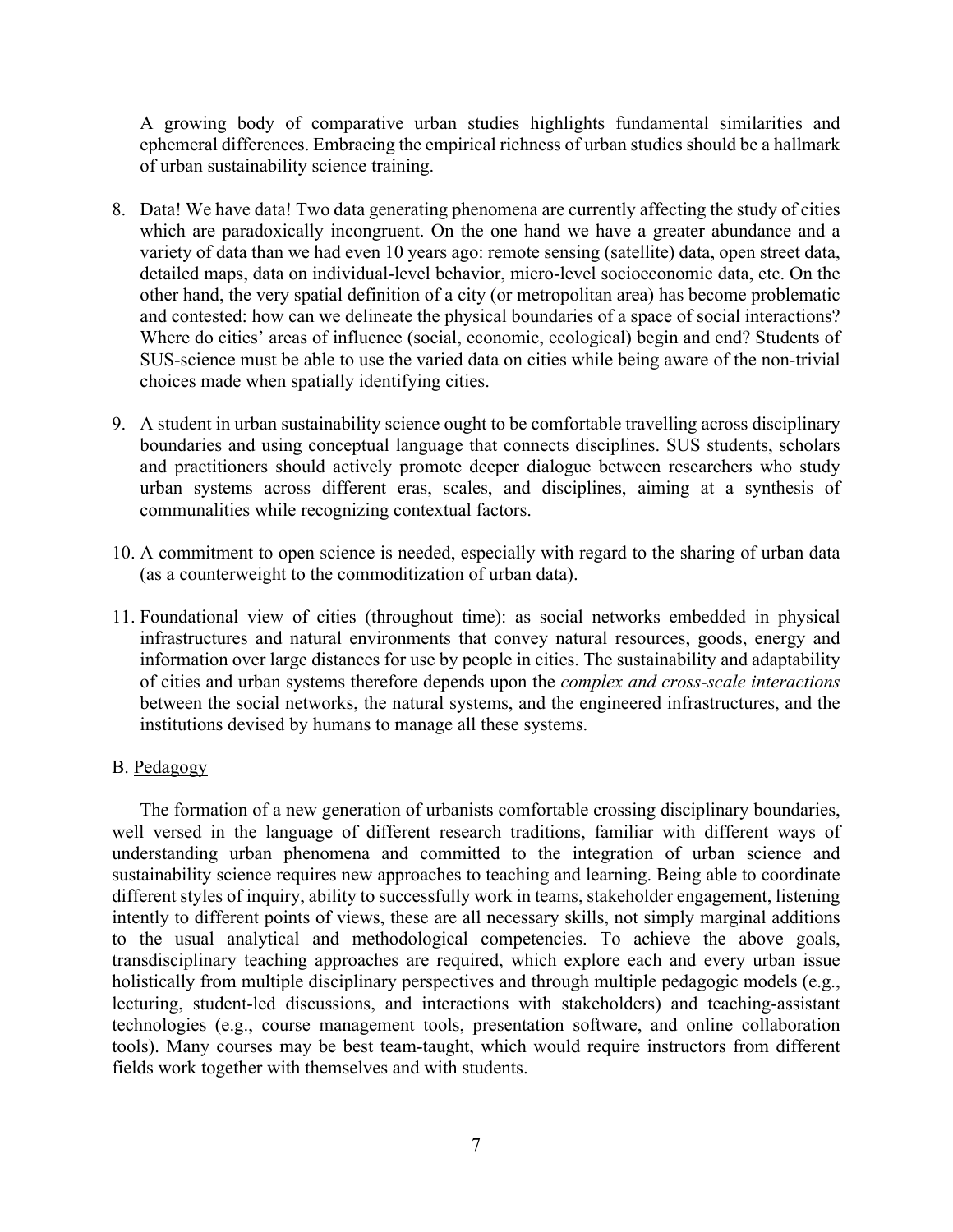We note that graduate training today must not only prepare students for careers other than tenure-track faculty, it must also make them "future proof".<sup>[2](#page-8-0)</sup> Today's students (graduate and undergraduate) must be prepared for jobs that don't exist yet, but also for jobs that exist now but will look drastically different in the future. Knowing how to learn, complex problem solving, critical thinking, creativity and the ability to see connections among seemingly distinct analytical perspectives are crucial skills for a SUS graduate to remain useful as developments in technology, governance, and social organization affect how cities are studied, managed and designed. These considerations must deeply affect how teaching and training are conducted in a SUS graduate program.

### **IV. Questions animating a graduate program in sustainable urban systems science.**

Students in a program on Sustainable Urban Systems Science should be conversant wit the questions traditionally posed by the many disciplines which study cities but should pose different questions and seek different types of answers. $3<sup>3</sup>$  $3<sup>3</sup>$  These are some examples of questions that should permeate the teaching of and the research by a new generation of SUS scientists.

- 1. What is an urban area? *What* (and for *whom)* is it for?
- 2. Why has urbanization been such an inexorable process in history?
- 3. What are the limits to urbanization? Will future megacities be very different from cities heretofore?
- 4. How should urban sustainability be defined? On what spatial and temporal scales can urban sustainability be most effectively studied and enhanced?
- 5. What aspects of modern cities promote human well-being, and which hinder it?
- 6. What would sustainable urbanization look like? In what ways will it be different from previous and existing urbanization episodes?
- 7. What has been the role of poor and informal neighborhoods ("slums") in urban socioeconomic development throughout urban history? What makes some slums conduits for their residents' socioeconomic improvement while turning others into "poverty traps"?
- 8. Why is urban poverty and racial/ethnic segregation so hard to eliminate?
- 9. How can the experiences of individuals known through ethnographic and other forms of field research be linked to quantitative, big-data research?
- 10. How do the social networks among city dwellers, the economic networks between citybased firms, and the transportation networks between cities and regions intersect and interact to animate cities?
- 11. What aspects of urban metabolism are technology-specific, and which are fundamental to urban agglomerations?

<span id="page-8-0"></span><sup>&</sup>lt;sup>2</sup> [www.kauffman.org/currents/2019/09/rethinking-education-to-make-graduates-and-workers](http://www.kauffman.org/currents/2019/09/rethinking-education-to-make-graduates-and-workers-futureproof?utm_source=newsletter&utm_medium=email&utm_campaign=E_Scholar_9_27_2019)[futureproof?utm\\_source=newsletter&utm\\_medium=email&utm\\_campaign=E\\_Scholar\\_9\\_27\\_20](http://www.kauffman.org/currents/2019/09/rethinking-education-to-make-graduates-and-workers-futureproof?utm_source=newsletter&utm_medium=email&utm_campaign=E_Scholar_9_27_2019)  $\frac{19}{3}$ .<br><sup>3</sup> The answers should be evidence-based and scientific but result from a greater methodological

<span id="page-8-1"></span>diversity and seek to integrate existing insights rather than contribute to the existing repertoire of minutiae.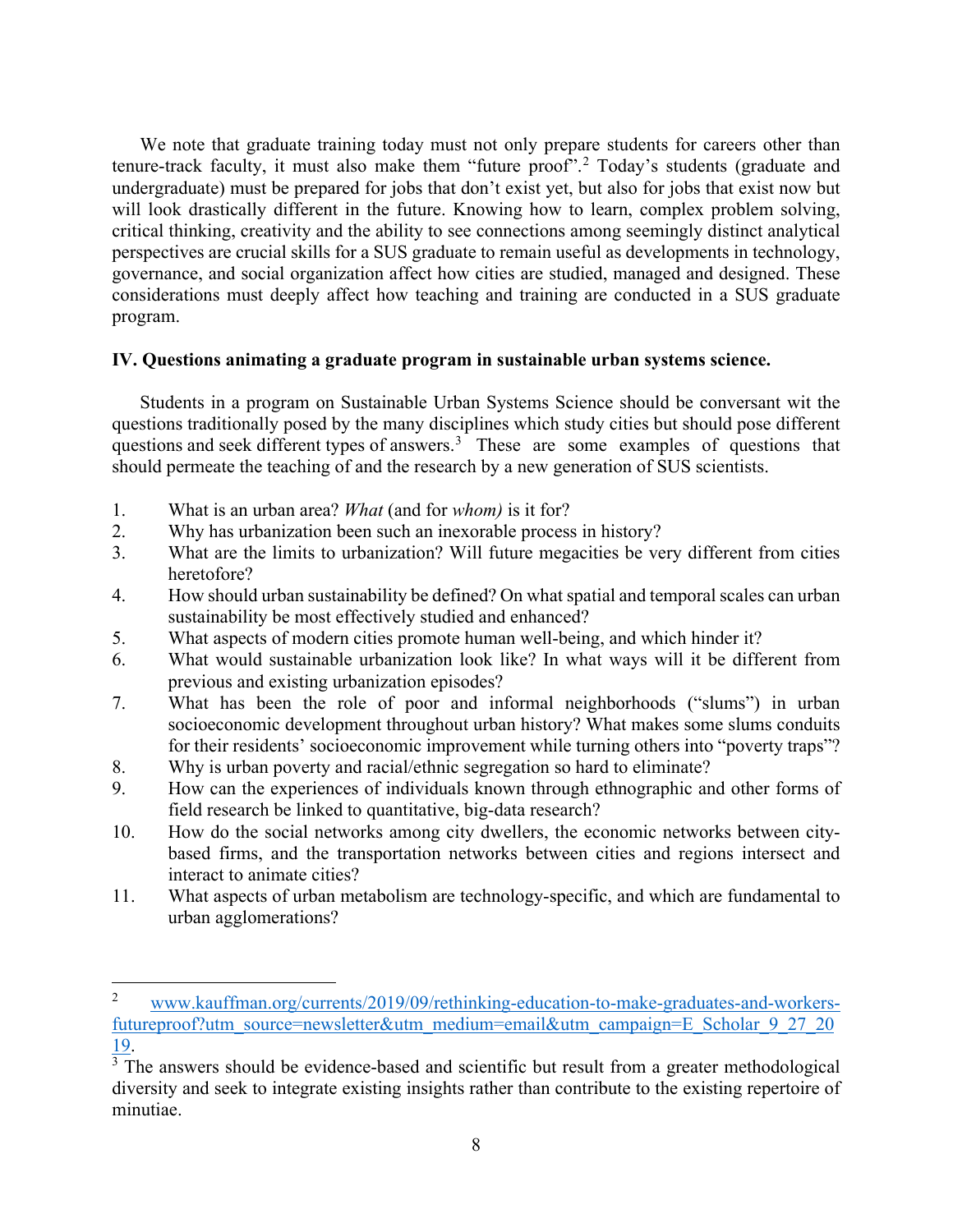- 12. Will "digitalization", the continued decrease in transport costs, "virtual reality" and AI all diminish the benefits of spatial agglomeration? Will these technologies facilitate achieving urban sustainability?
- 13. What is the relationship between the form and function of cities?
- 14. Can urbanization decarbonize and still sustain socioeconomic development?
- 15. What is the future of small towns and medium cities especially in the developing world?
- 16. How is urbanization changing our idea of 'being human'? (Homo Urbanix?)
- 17. Why are the above questions so difficult to answer?

#### **V. Beyond Academia**

Several technological and market transitions are occurring alongside urbanization that present an opportunity for elevating human development and improving both human and ecological wellbeing (e.g. autonomous vehicles, renewable and distributed energy systems, the shared economy). The impact of these technological advancements will need to be studied across cities, in different regional contexts, and their impacts on environmental, social, economic, and infrastructural systems will need to be understand. Currently, we lack both the science and the scientific infrastructure to inform how these innovations may alter pathways of urban resource consumption, wealth distribution, and urban quality of life. Training in SUS could contribute to these questions, and other research efforts that require analysis that transcends single cities, single sectors, and singular impacts. SUS graduates that find employment in the private sector will be equip with a broader understanding of technology's ripple effect on urban systems, enabling industries to consider, and avoid, unintended consequences.

Recent developments in the generation, acquisition and curation of different types of urban data, combined with increases in computational power (including remote-sensing, mobility, social media and community-collected data), improvements in computational processes (e.g., machine learning, AI, pattern recognition, spatial statistics, geographic information systems, network models) have greatly transformed what urban planning/management can do. Degree programs such as NYU's Center for Urban Science + Progress' Master of Science in Applied Urban Science & Informatics, the master's degree on Smart Cities and Urban Analytics offered by Centre for Advanced Spatial Analysis of the University College London, or the Urban Tech masters' program recently launched by the Jacobs Technion-Cornell Institute at Cornell Tech address the training needs and potential of big data + urban analytics. Individuals receiving this type of training will be able to work with stakeholders in the private, non-profit and governmental sectors to advance the practice of evidence and analytics-based urban management.

As already noted, doctoral-level training in sustainable urban system science will lean towards fundamental science, thereby deepening the theoretical and empirical underpinnings of how we understand urbanization and sustainable development. As such, a PhD in SUS-science is not simply an extension (nor is it a substitute) for the type of master's programs in urban analytics referred to previously. Furthermore, "co-production of knowledge" in collaboration with actors other than academics, and engagement with diverse stakeholders in the formulation of research questions, are to be salient characteristics of graduate-level training in SUS-science. SUS scientists would combine their interdisciplinary theoretical grounding with sound transdisciplinary methods and practice, taking the co-production of knowledge seriously. Transdisciplinary co-produced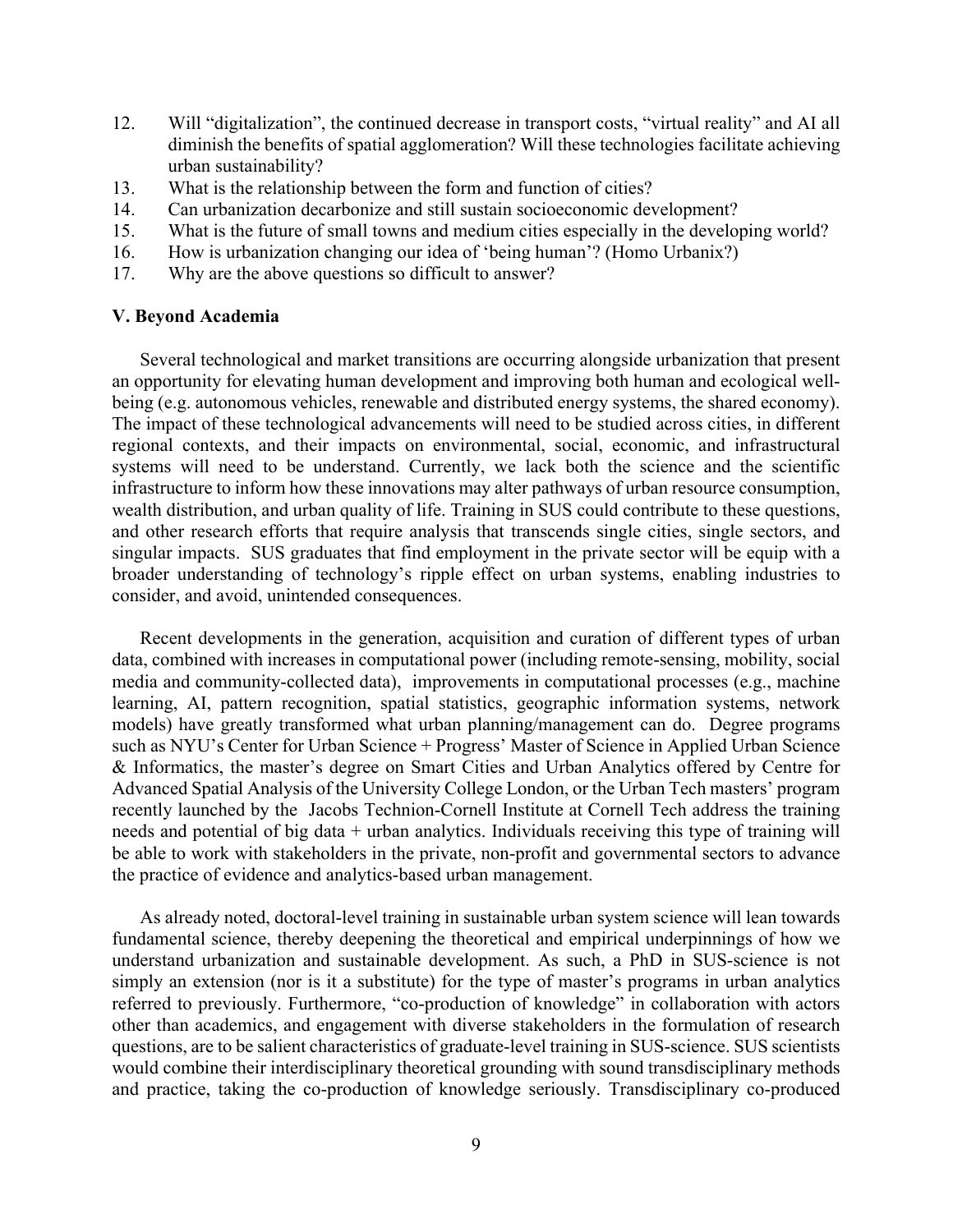research emphasizes inclusiveness and iterative, deliberate negotiation as the mechanism for building shared understandings as a precondition for making progress jointly (Simon et al. 2018). Co-production of knowledge for urban areas is an imperative and requires the mutual and systematic appreciation and inclusion of knowledge aggregated by organized communities, NGOs, citizen science and other urban actors into a science of the urban. The experiences that have already been accumulated in the co-production of knowledge about cities needs to be thoroughly integrated into the training of future generation of SUS scientists.

We note the suggestions for enhancing the research process in urban sustainability made in another NSF SUS workshop—"Practitioner Led Urban Sustainability" (July 7-8, 2019)—and in particular echo that in a process of co-production, researcher and practitioner engage, as equals, in the identification of research questions and in the design, execution, implementation, and monitoring of research efforts. Those who have received PhD-level training in SUS-science should be able to work with the different NGOs, international institutions, and municipal governments which are actively trying to shape the management of cities towards sustainable and inclusive development be it through data collection, community participation in urban planning, policyrecommendations, and urban research and capacity development. Examples of these include the Sustainability Offices throughout city governments in the USA, Shack/Slum Dwellers International<sup>[4](#page-10-0)</sup>, UN Habitat<sup>[5](#page-10-1)</sup>, UN Global Pulse<sup>[6](#page-10-2)</sup>, World Bank Urbanization Reviews<sup>[7](#page-10-3)</sup>, and Cities Alliance<sup>[8](#page-10-4)</sup>.

National laboratories (in the United States) and other governmental agencies seek to develop new basic science that will lead to tools and approaches that inform policies and plans for ensuring the security and resilience of national critical infrastructure and natural resources. It is of current interest to develop frameworks that capture dynamic multi-scale interactions among climate, energy, water, land, socioeconomics, critical infrastructure, and other sectors, and show how those interactions affect and are affected by urban systems. To understand how such frameworks can ideally be built requires both small and large focus, and a working knowledge of the content of the foundational themes articulated in Section II above.

#### **VI. Building a Community for Curriculum Development**

Building a new curriculum on Sustainable Urban Systems science, whether by revising existing academic programs or building a new PhD program, is of course a task extending well beyond a two-day conference. The conference participants are committed to continuing the discussion in order to build a fully specified curriculum. We are also committed to fostering discussions within our institutions and University departments and across the academic fields which we are part of. We intend to share the initial set of notes (summarized in this report) with the wider academic communities of urban science and urban sustainability in order to elicit comments, suggestions and even fierce criticisms. We as a group would like to meet again and continue working on a

<span id="page-10-0"></span><sup>4</sup> http://knowyourcity.info/

<span id="page-10-1"></span><sup>5</sup> https://new.unhabitat.org/

<span id="page-10-2"></span> $6$  https://www.unglobalpulse.org/

<span id="page-10-3"></span><sup>7</sup> https://www.worldbank.org/en/topic/urbandevelopment/publication/urbanization-reviews

<span id="page-10-4"></span><sup>8</sup> https://www.citiesalliance.org/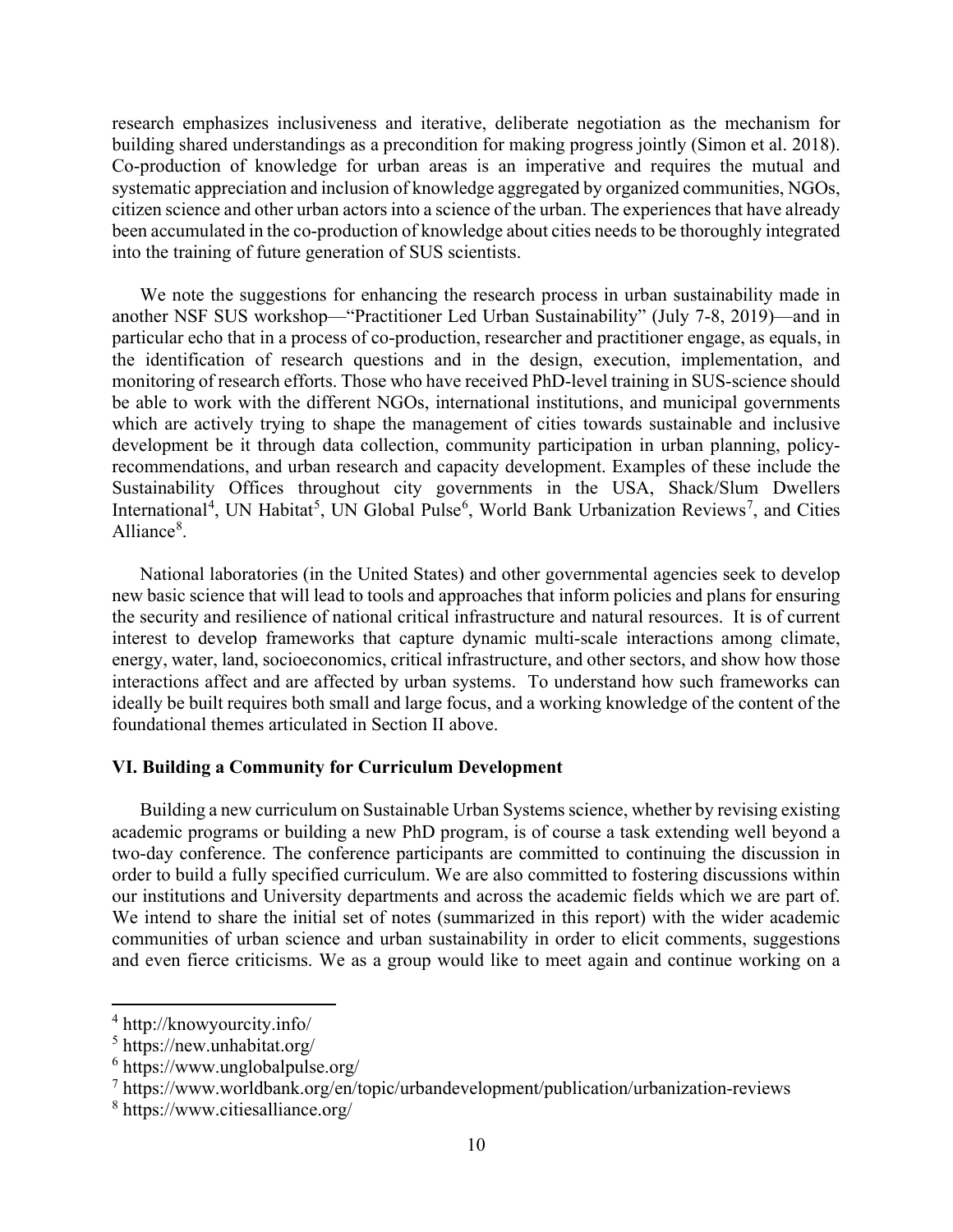SUS-science graduate-level curricula. We welcome suggestions by and assistance from the NSF as to how to disseminate this report.

As with other academic and scientific fields, NSF support for research activities and graduate education would greatly help in the further development and consolidation of a field of Sustainable Urban Systems science. Such support can be channeled through a dedicated program about SUS or through the many existing programs whose fields and domains overlap with urban sustainability. At the risk of being too fanciful, we conclude with a comparison to an existing NSF effort. "Navigating the New Arctic" is one of the NSF's 10 Big Ideas and embodies the Foundation's forward-looking response to the profound challenges associated with the Arctic. We argue that global urbanization poses equally profound challenges, and opportunities, for achieving sustainable development and adapting to climate change. Many scientific problems need to be tackled which will require "convergence research" across the social, natural, environmental, computing and information sciences, and engineering in order to address the intersection of natural, social, and built systems which together constitute cities. Achieving this ambitious scientific goal will require that a new generation of urban sustainability scientists be trained in novel ways. We stand ready to help the NSF contribute to the educations of SUS scientists.

**Acknowledgements.** The organizers of the conference thank ASU staff Meghan Herrick, Kimberly Grout, Sherry Yazzie, Alma Douglas, and Meredith Simpson for their help and assistance in organizing the conference and arranging for the travel logistics for out-of-town participants. Their work greatly contributed towards the conference being a a smoothly running affair.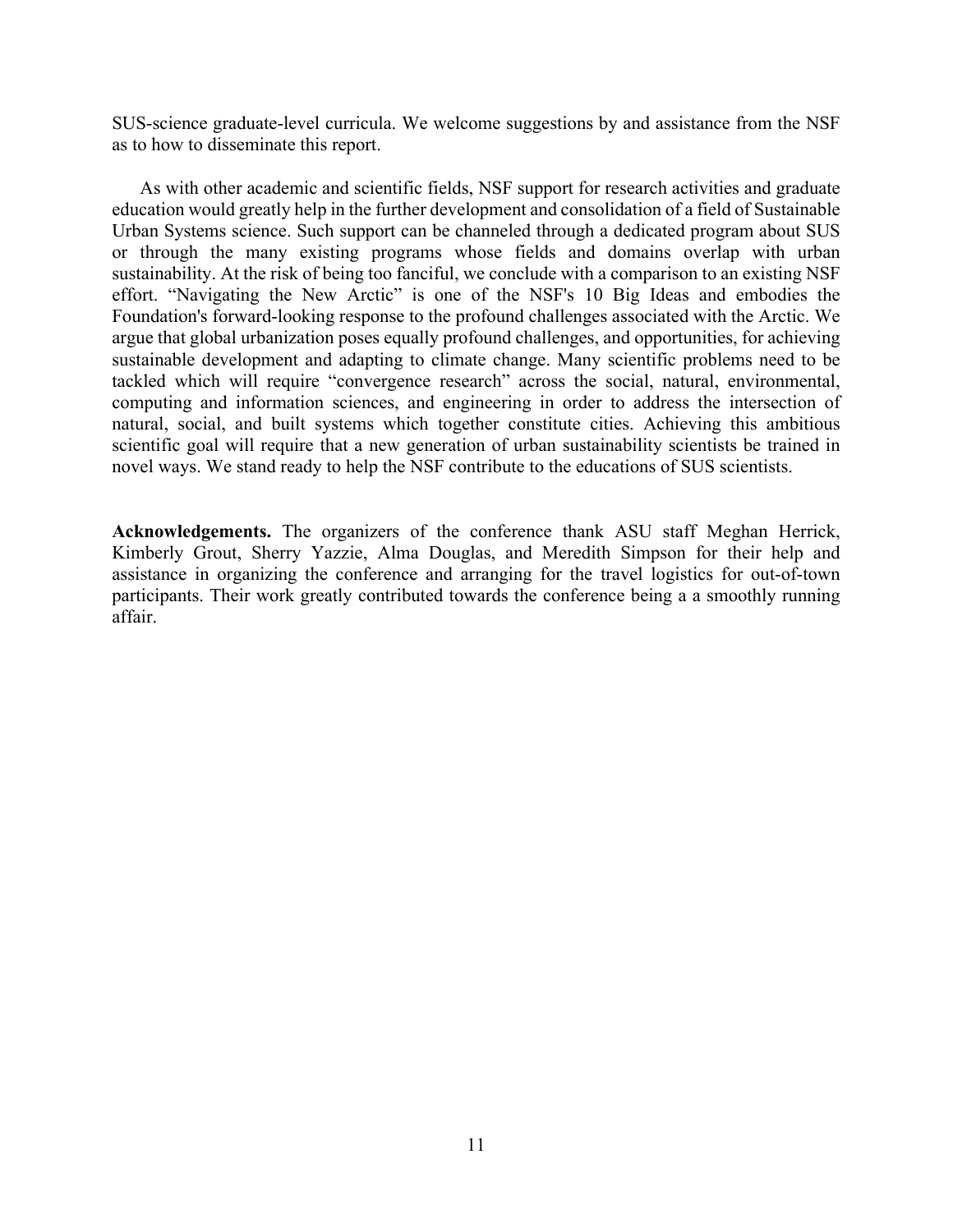### **References**

Acuto, M., Parnell, S., Seto, K.C. (2018a) Building a global urban science. *Nature Sustainability*, 1: 2-4.

Acuto, M., Parnell. S., Seto, K.C., Contestabile (2018b) *Science and the Future of Cities. Report of the International Expert panel on Science and the Future of Cities*. London and Melbourne. [\(https://sites.nationalacademies.org/cs/groups/depssite/documents/webpage/deps\\_191052.pdf\)](https://sites.nationalacademies.org/cs/groups/depssite/documents/webpage/deps_191052.pdf)

Alberti, M. (2017) Grand Challenges in Urban Science. *Frontiers in Built Environment*, 3: 1-5. DOI: 10.3389/fbuil.2017.00006

Batty, M. (2018) *Inventing Future Cities*. Cambridge (MA): MIT Press.

Bettencourt, L.M.A., West, Geoffrey (2010) A unified theory of urban living. *Nature,* 467: 912- 913.

Glaeser, E.L., Joshi-Ghani, A. (2013) Rethinking cities: towards shared prosperity. Poverty Reductionand Economic Management Network Report No. 126. Washington, D.C.: the World Bank.

Grimm, N.B., Faeth, S.H., Golubiewski, N.E., Redman, C.L., Wu, J., Xuemei, B., Briggs, J.M. (2008) Global Change and the Ecology of Cities. *Science,* 319: 756-760.

Grimm N, Grove, J.M., Pickett, S.T.A., Redman, C.L. (2000) Integrated approaches to long-term studies of urban ecological systems. *BioScience*, 50: 571-584.

Haila, A. (2008) *Urban Science: Report on a Workshop Series*. Strasbourg: European Science Foundation.

Hanson, S., Lake, R. (2000) *Towards a comprehensive geographical perspective on urban sustainability*. Center for Urban Policy Research, New Brunswick: Rutgers – the State University of new Jersey.

Jacobs, J. (1961) *The Death and Life of Great American Cities*. New York: Random House.

Kontokosta, K. (2018) Urban informatics in the science and practice of planning. *Journal of Planning Education and Research*, 1-14. [\(https://doi.org/10.1177/0739456X18793716\)](https://doi.org/10.1177/0739456X18793716)

McDonnell, M.J., MacGregor-Fors, I. (2016) The ecological future of cities. *Science*, 352: 936- 938.

McPhearson, T, Pickett, STA, Grimm, N.B., Niemela, J., Alberti, M., Elmqvist, T., Weber., C., Haase, D., Breuste, J., Qureshi, S. (2016) Advancing Urban Ecology toward a Science of Cities. *Bioscience*, 66: 198-212.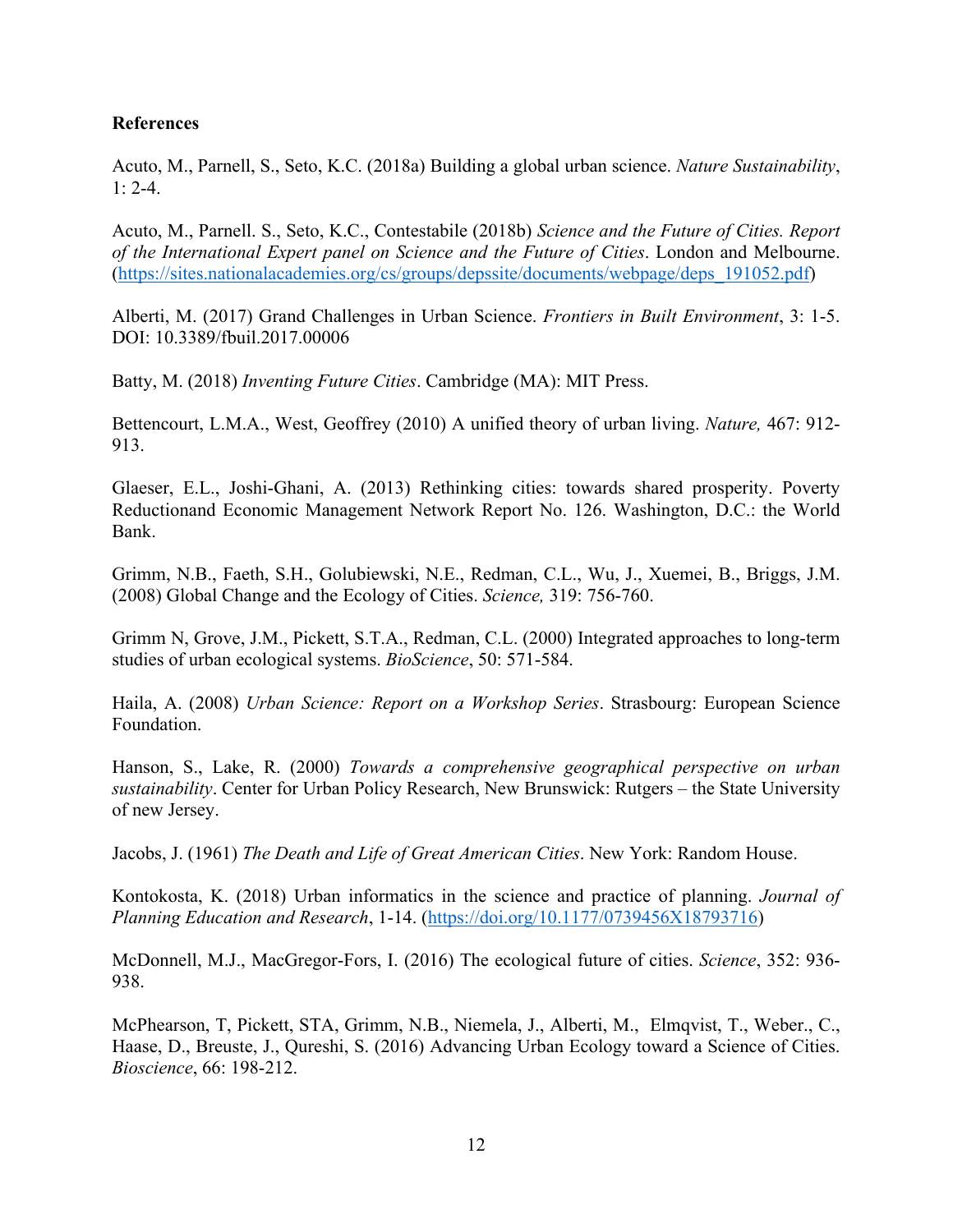National Academies of Sciences, Engineering, and Medicine (2016) *Pathways to Urban Sustainability: Challenges and Opportunities for the United States*. Washington, DC: The National Academies Press. https://doi.org/10.17226/23551.

National Science Foundation (2018) *Sustainable Urban Systems: Articulating a Long-Term Agenda*. (www.nsf.gov/ere/ereweb/ac-ere/sustainable-urban-systems.pdf)

Ostrom, E. (2009) A general framework for analyzing sustainability of social-ecological systems. *Science*, 325: 419-422.

Pataki, D.E. (2015) Grand challenges in urban ecology. *Frontiers in Ecology and Evolution*, doi: 10.3389/fevo.2015.00057

Ramaswami, A., Weible, C., Main, D., Heikkila, T., Siddiki, S., Duvall, A., Pattison, A., Bernard, M. (2012) *Journal of Industrial Ecology,* 16: 801-813.

Romer, P. (2013) The City as Unit of Analysis.[\(https://paulromer.net/the-city-as-unit-of-analysis/\)](https://paulromer.net/the-city-as-unit-of-analysis/)

Simon, D., Palmer, H., Rise, J., Smit, W., Valencia, S. (2018) The challenges of transdisciplinary knowledge production: from unilocal to comparative research. *Environment and Urbanization*, 30: 481-500.

Solecki, W., Seto, K.S., Marcotullio (2013) It's time for an urbanization science. *Environment,*  55:12-16.

Vandecasteele I., Baranzelli C., Siragusa A., Aurambout J.P. Eds (2019) *The future of Cities: Opportunities, Challenges and the Way Forward.* Luxembourg: Joint Research Centre, European Commission.

Waldrop, M.M. (2019) The quest for a sustainable city. *Proceedings of the national Academy of Sciences of the United States of America,* 116:17134-17138.

Wu, JG (2014) Urban ecology and sustainability: The state-of-the-science and future directions. *Landscape and Urban Planning*, 125:209-221.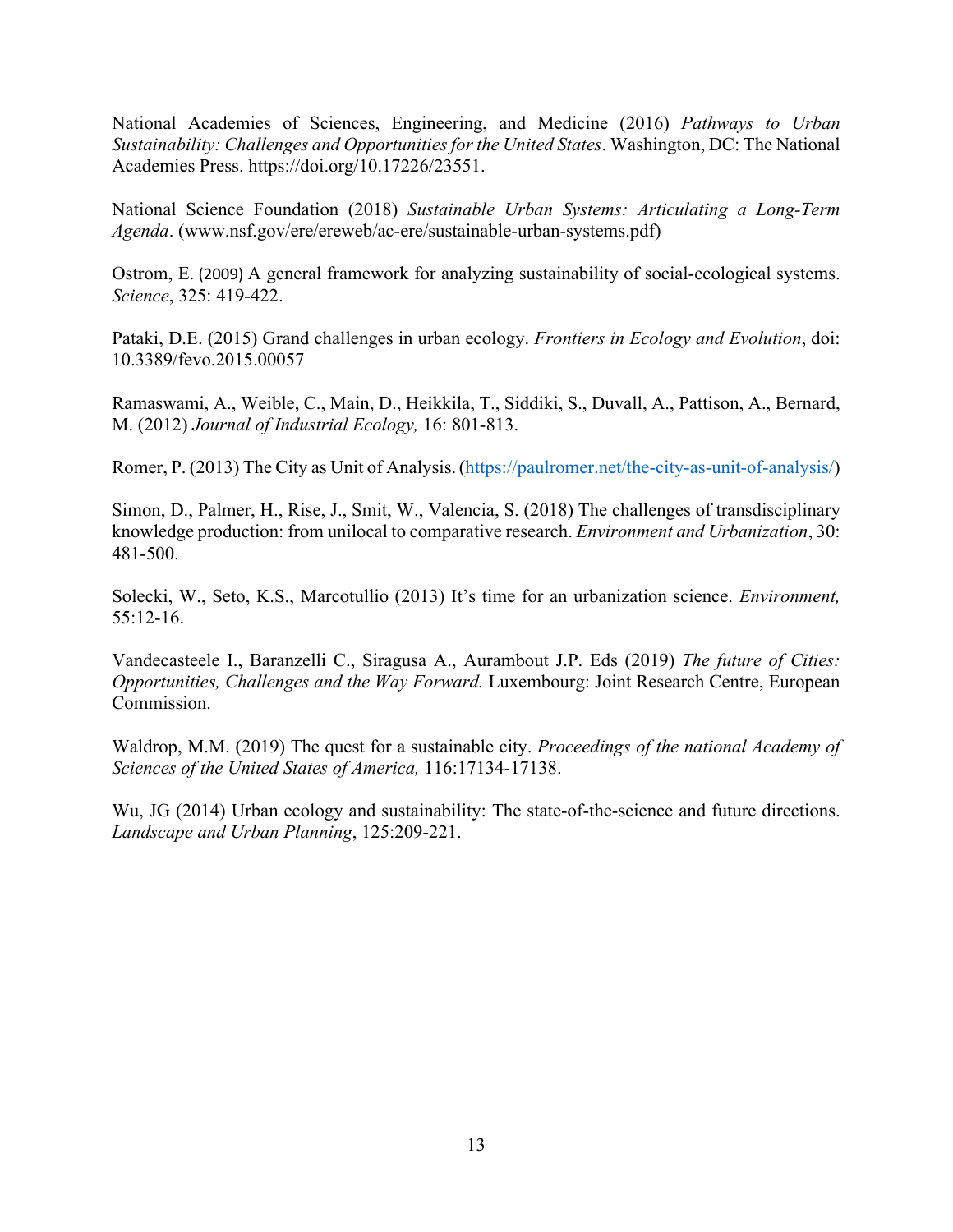### **Appendix A1. Workshop Agenda and List of Participants**

### **Graduate Education for a** *New Sustainable Urban Systems Science***: Designing a New PhD Curriculum Integrating Sustainability Science and Urban Science**

### **School of Sustainability Arizona State University (Tempe, Arizona, USA) September 19 – 20, 2019**

### **Conference Information**

It is by now widely recognized that humanity's success in transitioning towards equitable prosperity, achieving sustainable development and adapting to climate change will largely depend on what happens in urban areas. In January 2018 the National Science Foundation (NSF USA) issued a report articulating a "vision and a compelling research agenda for developing the next generation of sustainable urban systems science."[1](#page-14-0) The report identifies fundamental research questions which must be addressed "so that the transformative social and technological changes forecasted in urban areas may be harnessed to benefit society at all scales-local, national, and global." The development of a transdisciplinary *sustainable urban systems science* is an ongoing integrative effort, building upon decades of research on cities and urbanization conducted by scholars across many disciplinary domains. It will also require the training of new generations of researchers who need to be educated in a manner consistent with the transdisciplinary research they are being called upon to conduct. *This conference is intended to design a curriculum (course content[2](#page-14-1) ) that can be a template for a PhD degree in sustainable urban systems science.* (The template can then be modified to fit the specific needs and contexts of Universities and research institutions worldwide.) A summary of the conference's discussions, and a design for a PhD-level curriculum, will presented in a jointly authored report to the NSF, which will in turn make the report available.

### **Organizer**

José Lobo (School of Sustainability, Arizona State University) [\[jose.lobo@asu.edu\]](mailto:jose.lobo@asu.edu)

#### **Dates**

The conference will take place on Thursday, September 19 and Friday, September 20. Out of town participants are asked to arrive by the evening of Wednesday September 18; departure dates can be Friday evening, anytime Saturday (09/21) or anytime Sunday (09/22).

<span id="page-14-0"></span><sup>1</sup> <https://www.nsf.gov/ere/ereweb/ac-ere/sustainable-urban-systems.pdf>

<span id="page-14-1"></span><sup>&</sup>lt;sup>2</sup> Methods, concepts, theories, modelling frameworks, types of data, modes of reasoning?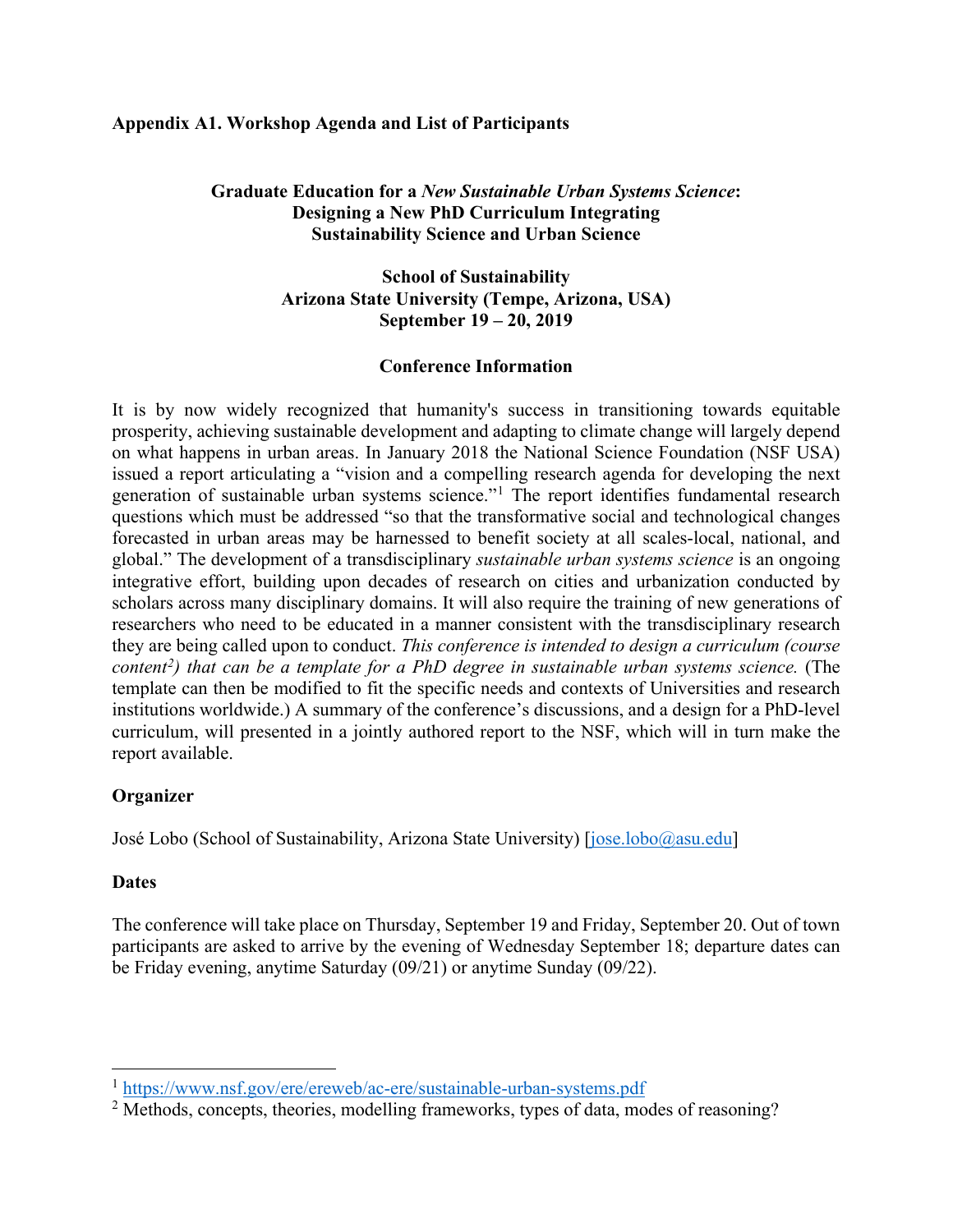#### **Conference venue, hosts and sponsor**

The conference will be held at Wrigley Hall, the home of the *School of Sustainability*, Arizona State University (ASU). The School of Sustainability (SOS) is the first school in the United States dedicated to exploring the principles of sustainability.<sup>[3](#page-15-0)</sup> Established in 2006, the School offers BA, BS, MA, MS, Master of Sustainability Solutions, Master of Sustainability Leadership, Executive Master of Sustainability Leadership, and PhD degrees in Sustainability. The School of Sustainability is a learning unit of the *Global Futures Laboratory*. [4](#page-15-1) The conference is funded by the *National Science Foundation* of the United States, under the funding call "Conference Proposals on Concepts for Advancing Sustainable Urban Systems (SUS) Research Networks."[5](#page-15-2)

#### **Welcome reception and meals**

To uphold sustainability principles, all provided meals will be vegetarian. There will be a welcoming reception—light snacks provided—on Wednesday, September 18<sup>th</sup>, from 6:30pm to 8:30pm, held at the rooftop bar of the Graduate Hotel. (In accordance with Arizona State University regulations, alcohol will not be provided at the reception or at any of the meals.). [Hotel address: 225 E. Apache Boulevard, Tempe, Arizona. This is the hotel were out-of-town conference participants are staying at.]

## **Agenda[6](#page-15-3)**

If any participant would like to make a 10 minutes presentation on the content of a graduate curriculum on urban science or urban sustainability that he/she is familiar or has been involved with, please contact José Lobo.

Day 1 (Sept. 19)

| 8:30am  | Light breakfast (at WGHL 481) <sup>7</sup>                                                                     |
|---------|----------------------------------------------------------------------------------------------------------------|
| 9:00am  | Welcome to ASU/SOS & Introductions                                                                             |
| 9:30am  | Welcome on behalf of the NSF: national SUS workshops<br>and future directions of NSF                           |
| 9:50am  | <i>Sustainable Urban Systems Science:</i> what should this be? What<br>questions define it? (Luis Bettencourt) |
| 10:20am | <b>Plenary Discussion</b>                                                                                      |
| 11:00am | <b>Break</b>                                                                                                   |

<span id="page-15-0"></span><sup>&</sup>lt;sup>3</sup> <https://schoolofsustainability.asu.edu/about/school-of-sustainability/><br><sup>4</sup> https://globalfutures.asu.edu/about/

<span id="page-15-2"></span><span id="page-15-1"></span> $\frac{1}{100}$  <https://www.nsf.gov/pubs/2019/nsf19032/nsf19032.jsp>

<span id="page-15-3"></span> $\overline{6}$  All plenary sessions will be held at 481 Wrigley Hall, School of Sustainability.

<span id="page-15-4"></span><sup>7</sup> Catered by *[Atlasta](http://www.atlastacatering.com/)*: coffee, tea, juices, fruit, yoghurt and granola.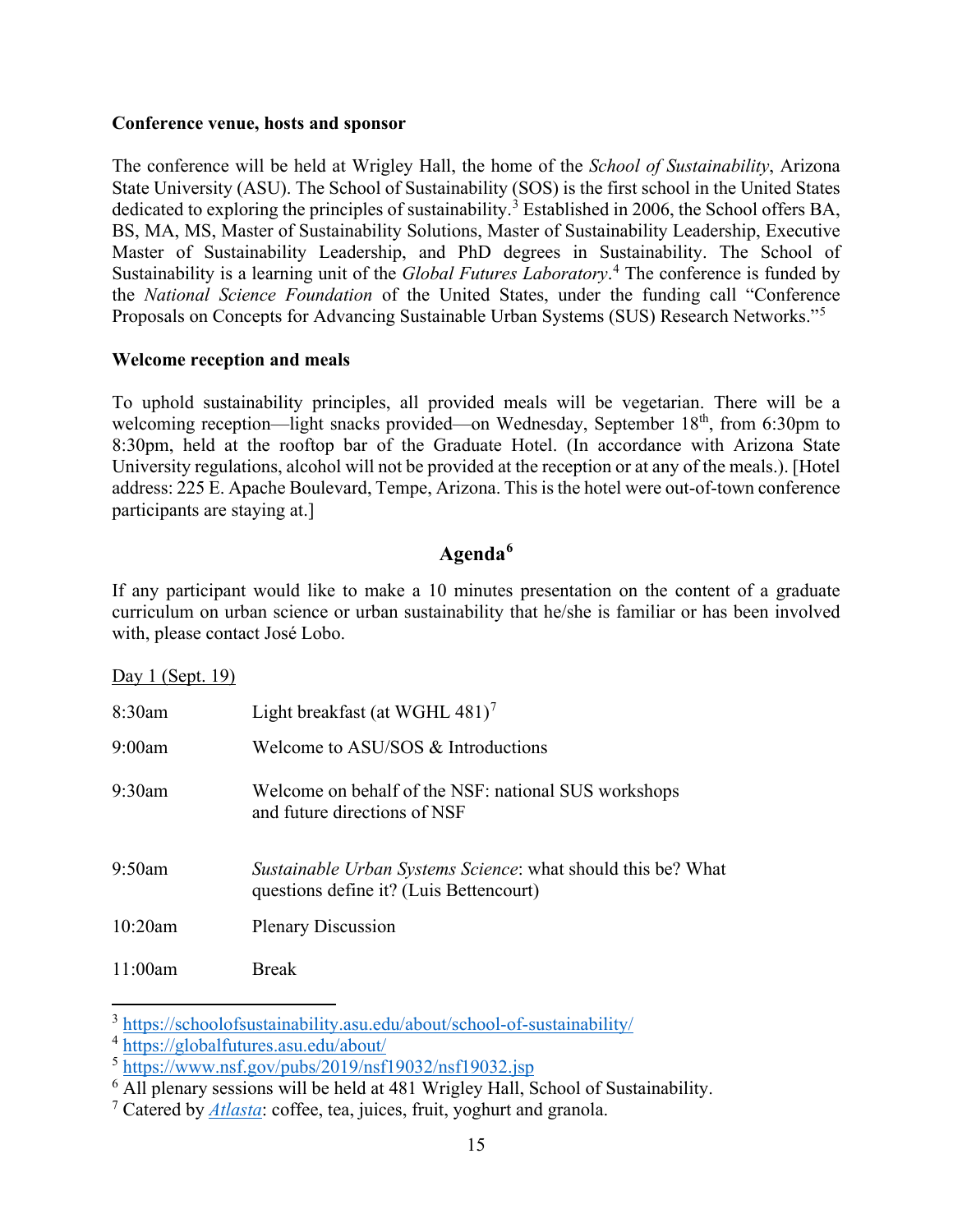| 11:15am            | Sustainability Science education: current best practices?                             |
|--------------------|---------------------------------------------------------------------------------------|
| 12:00pm            | Lunch <sup>8</sup>                                                                    |
| $1:15$ pm          | Urban Science education: current best practices?                                      |
| 2:00 <sub>pm</sub> | What should a PhD in Sustainable Urban Systems Science include?<br>Plenary discussion |
| $3:00$ pm          | <b>Break</b>                                                                          |
| $3:15$ pm          | What should a PhD curriculum proposal address/include?                                |
| $3:45$ pm          | Q&As                                                                                  |
| 4:00 <sub>pm</sub> | Small groups working sessions                                                         |
| $4:45$ pm          | Plenary session (reports)                                                             |
| 5:30 <sub>pm</sub> | meeting adjourned                                                                     |
| 6:30 <sub>pm</sub> | $Dinner^9$                                                                            |
| Day 2 (Sept. 20)   |                                                                                       |
| 8:30am             | Light breakfast (WGHL 481) <sup>10</sup>                                              |
| 9:00am             | Review of first day and agenda for second day                                         |
| 9:30am             | Perspectives from U.S. Laboratories & Agencies                                        |
| 10:30am            | Small groups working sessions                                                         |
| 11:45am            | Reports from small groups discussions                                                 |
| $12:15$ pm         | lunch (at WGHL 481) <sup>11</sup>                                                     |
| 1:30 <sub>pm</sub> | Perspectives from U.S. City Halls                                                     |
| $2:45$ pm          | <b>Break</b>                                                                          |

<span id="page-16-0"></span><sup>8</sup> At *[Engrained Cafe](http://www.engrainedcafe.com/)* (0.25 miles/0.42 kms walk from School of Sustainability)

<span id="page-16-1"></span><sup>&</sup>lt;sup>9</sup> At *[La Bocca](https://tempe.laboccapizzeria.com/)*, located 0.43 miles (0.69 kms) from the School of Sustainability.

<span id="page-16-2"></span><sup>10</sup> Catered by *Atlasta*.

<span id="page-16-3"></span><sup>11</sup> Catered by *[Desert Roots.](https://www.facebook.com/DesertRootsKitchen/)*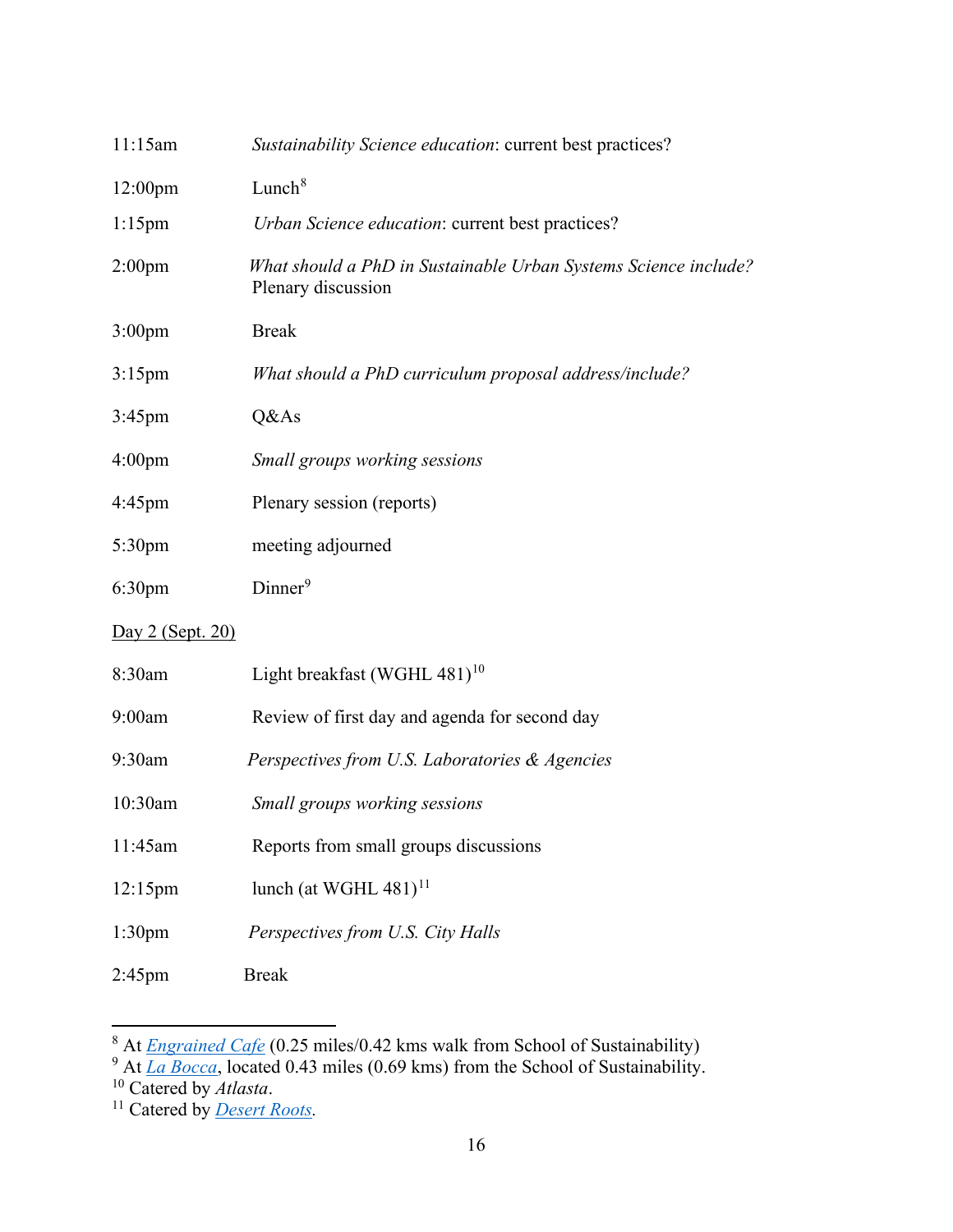| $3:00 \text{pm}$   | Plenary discussion                                                                                       |
|--------------------|----------------------------------------------------------------------------------------------------------|
| 4:30 <sub>pm</sub> | What should a PhD in Sustainable Urban Systems Science include?<br>Plenary session (summary discussion). |
| $5:30 \text{pm}$   | conference ends                                                                                          |
| $6:30 \text{pm}$   | Dinner <sup>12</sup>                                                                                     |

• Background reports, articles and other relevant documents have been made available through a Dropbox to which participants have been given access to. Participants who want to share notes, presentations, sample curricula or training programs, or any other documents, please upload them to the Dropbox.

### **Participants**

- 1. Marina Alberti (Director, Urban Ecology Research Laboratory, Director, Interdisciplinary Ph.D. Program in Urban Design and Planning, University of Washington) [malberti@uw.edu] [*participating remotely*]
- 2. Anni Beukes (Mansueto Institute for Urban Innovation, University of Chicago; Shack/Slum Dwellers International) [beukes@uchicago.edu]
- 3. Luis M.A. Bettencourt (Director, Mansueto Institute for Urban Innovation, University of Chicago) [bettencourt@uchicago.edu]
- 4. Luis A. Bojórquez Tapia (National Laboratory of the Sciences of Sustainability, Institute of Ecology, National Autonomous University of Mexico) [bojorquez@ecologia.unam.mx]
- 5. Christopher Boone (Dean, School of Sustainability, Arizona State University) [christopher.g.boone@asu.edu]
- 6. Shauna Brail (Director, Urban Studies Program, University of Toronto; Associate Director, Partnerships & Outreach, School of Cities, University of Toronto) [shauna.brail@utoronto.ca]
- 7. Liliana Caughman (Climate Action Plan, City of Portland) [liliana.caughman@portlandoregon.gov]
- 8. Weiqiang Chen (Institute of Urban Environment, Chinese Academy of Sciences)  $[wqchen@iue.ac.cn]$
- 9. Dan Childers (Director, Central Arizona-Phoenix LTER Program, Co-Director Urban Sustainability Research Coordination Network, School of Sustainability, Arizona State University) [dan.childers@asu.edu]
- 10. Melissa Dumas (Urban Dynamics Institute, Oak Ridge National Laboratory) [allenmr@ornl.gov]
- 11. Luter Gavin (Managing Director, UniverCity Alliance, University of Wisconsin-Madison) [gavin@cows.org]
- 12. Nancy Grimm (School of Biological Sciences, Arizona State University) [nbgrimm@asu.edu]
- 13. Braden Kay (Director, Sustainability, City of Tempe) [braden kay@tempe.gov]
- 14. José Lobo (School of Sustainability, Arizona State University) [jose.lobo@asu.edu]

<span id="page-17-0"></span><sup>&</sup>lt;sup>12</sup> At [Pita Jungle](http://www.pitajungle.com/locations/tempe-mill/) restaurant, located 0.3 miles (0.48 kms) from the School of Sustainability.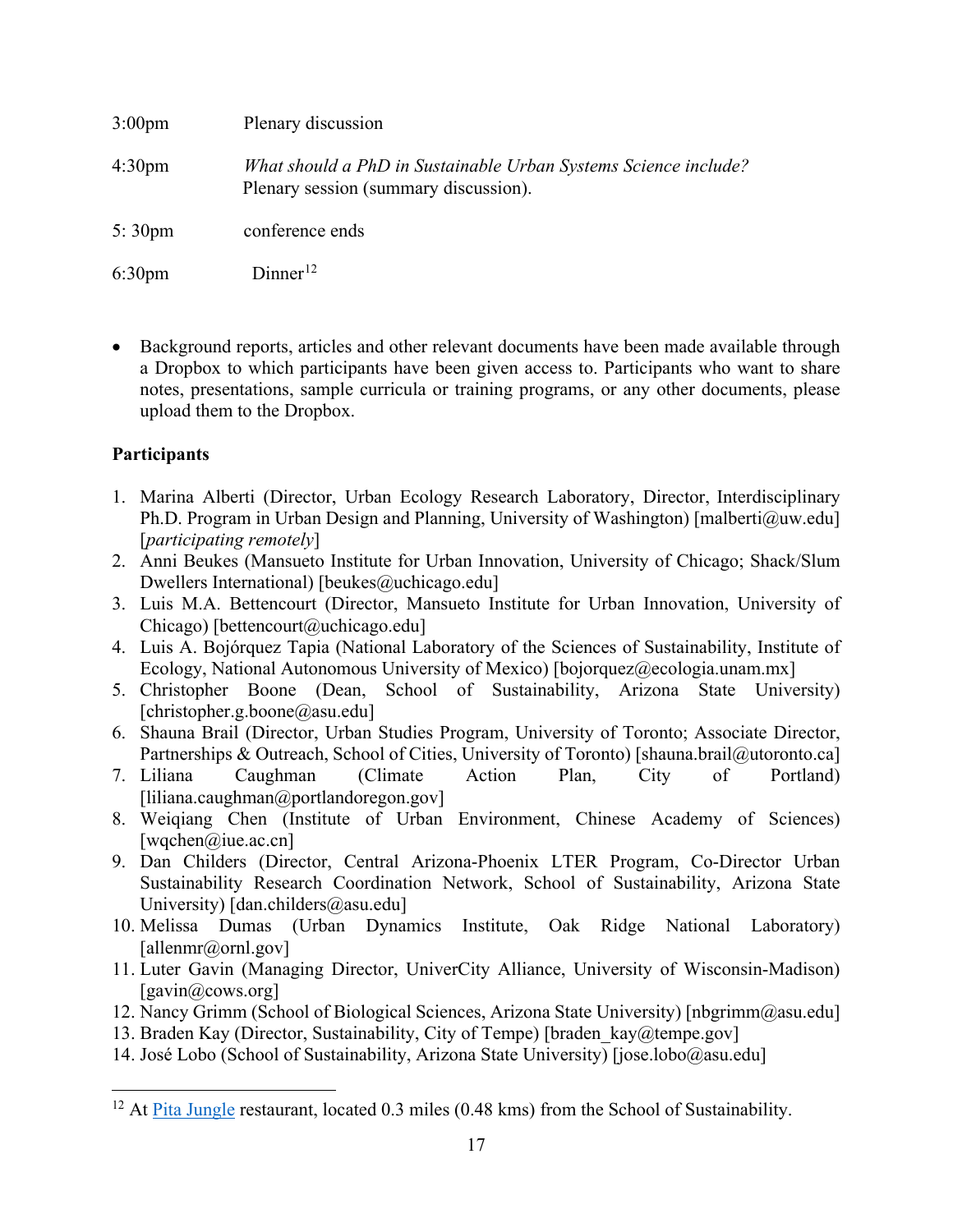- 15. Zachary Neal (Urban Studies and Network Science, Michigan State University) [zpneal@msu.edu]
- 16. Deirdre Pfeifer (Director, Urban Planning Program, School of Geographical Sciences and Urban Planning, Arizona State University) [deirdre.pfeiffer@asu.edu]
- 17. Anna Perreira (Faculty of Engineering and technology and Department of Architecture, University of Guyana) [anna.perreira@uog.edu.gy]
- 18. Pushpa Ramakrishna (Program Director, Division of Undergraduate Education, Directorate for Education and Human Resources, National Science Foundation) [pusramak@nsf.gov]
- 19. Aromar Revi (Founding Director, Indian Institute for Human Settlements) [arevi@iihs.co.in]
- 20. Mark Roseland (Director, School of Community Resources and Development, Watts College of Pubic Service and Community Solutions Arizona State University) [mark.roseland@asu.edu]
- 21. Michael E. Smith (School of Human Evolution and Social Change, Arizona State University) [mesmith9@asu.edu]
- 22. Jason Schupbach (Director, The Design School, Herberger Institute for Design and the Arts, Arizona State University) [jason.schupbach@asu.edu]
- 23. Eleanor Stokes (Goddard Space Flight Center, University of Maryland) [eleanor.stokes@nasa.gov]
- 24. Shade Shutters (Decision Theater, Arizona State University) [shade.shutters@asu.edu]
- 25. Deborah Strumsky (School for the Future of Innovation in Society and School of Sustainability, Arizona State University) [deborah.strumsky@asu.edu]
- 26. Jingle Wu (School of Sustainability, Arizona State University) [jingle.wu@asu.edu]
- 27. Abigail York (Center for Behavior, Institutions and the Environment, School of Human Evolution and Social Change, Arizona State University) [abigail.york@asu.edu]

### **Suggested background readings**

A dropbox will be created with several reports and papers that conference participants are encouraged to read (or at least skim over) in preparation for the meeting. The following documents should be given prioritized.

- 1. Sustainable Urban Systems: Articulating a Long-Term Convergence Research Agenda. (2018) Washington, DC: National Science Foundation. [\(https://www.nsf.gov/ere/ereweb/ac](https://www.nsf.gov/ere/ereweb/ac-ere/sustainable-urban-systems.pdf)[ere/sustainable-urban-systems.pdf\)](https://www.nsf.gov/ere/ereweb/ac-ere/sustainable-urban-systems.pdf)
- 2. Science and the Future of Cities: Report on the Global State of the Urban Science-Policy Interface. International Expert Panel on Science and the Future of Cities. (2018) *Nature Sustainability*. (https://www.nature.com/documents/Science and the future of cites.pdf)
- 3. Know Your City: Slum Dwellers Count. (2018) Cape Town: Shack/Slum Dwellers International. [\(http://knowyourcity.info/wp](http://knowyourcity.info/wp-ontent/uploads/2018/02/SDI_StateofSlums_LOW_FINAL.pdf)[ontent/uploads/2018/02/SDI\\_StateofSlums\\_LOW\\_FINAL.pdf](http://knowyourcity.info/wp-ontent/uploads/2018/02/SDI_StateofSlums_LOW_FINAL.pdf)
- 4. A Social-Ecological-Infrastructural Systems Framework for Interdisciplinary Study of Sustainable City Systems (2012) Ramaswami et al., *Journal of Industrial Ecology*, 16: 801- 813. [\(https://onlinelibrary.wiley.com/doi/epdf/10.1111/j.1530-9290.2012.00566.x\)](https://onlinelibrary.wiley.com/doi/epdf/10.1111/j.1530-9290.2012.00566.x)
- 5. Global change and the ecology of cities. (2008) Grimm et al. *Science*, 319: 756-760. [\(http://www.public.asu.edu/~nbgrimm/USEL/web/images/pubs/2008/Grimm\\_etal\\_Science\\_2](http://www.public.asu.edu/%7Enbgrimm/USEL/web/images/pubs/2008/Grimm_etal_Science_2008.pdf) [008.pdf\)](http://www.public.asu.edu/%7Enbgrimm/USEL/web/images/pubs/2008/Grimm_etal_Science_2008.pdf)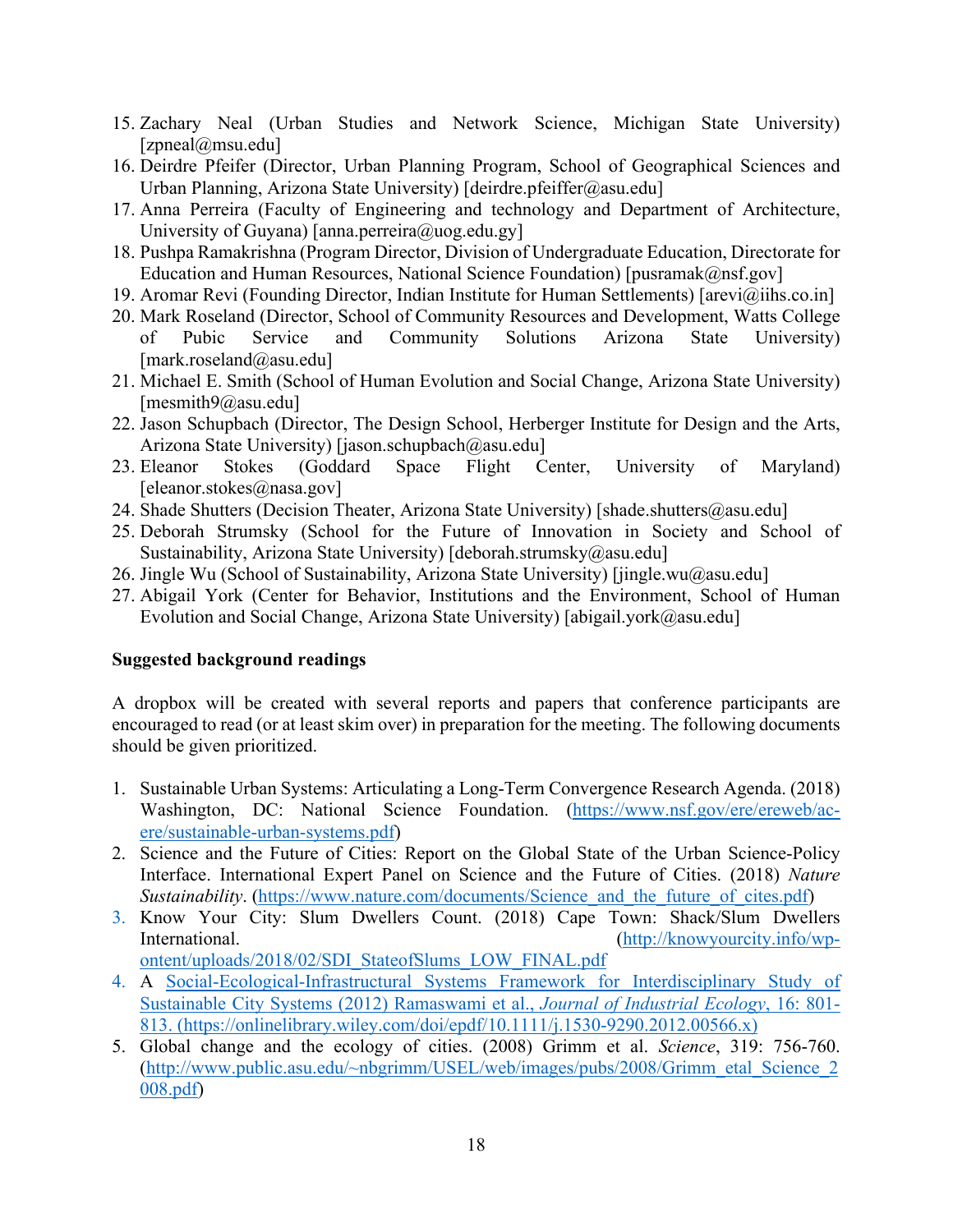- 6. The quest for the sustainable city (2018) [\(https://www.pnas.org/content/116/35/17134\)](https://www.pnas.org/content/116/35/17134)
- 7. Built Environment, Urban Systems, and Cities, chapter 11 of (2018) *Fourth National Climate Change Assessment*, Washington, D.C.: United States Global Change Research Program. [\(https://nca2018.globalchange.gov/chapter/11/\)](https://nca2018.globalchange.gov/chapter/11/).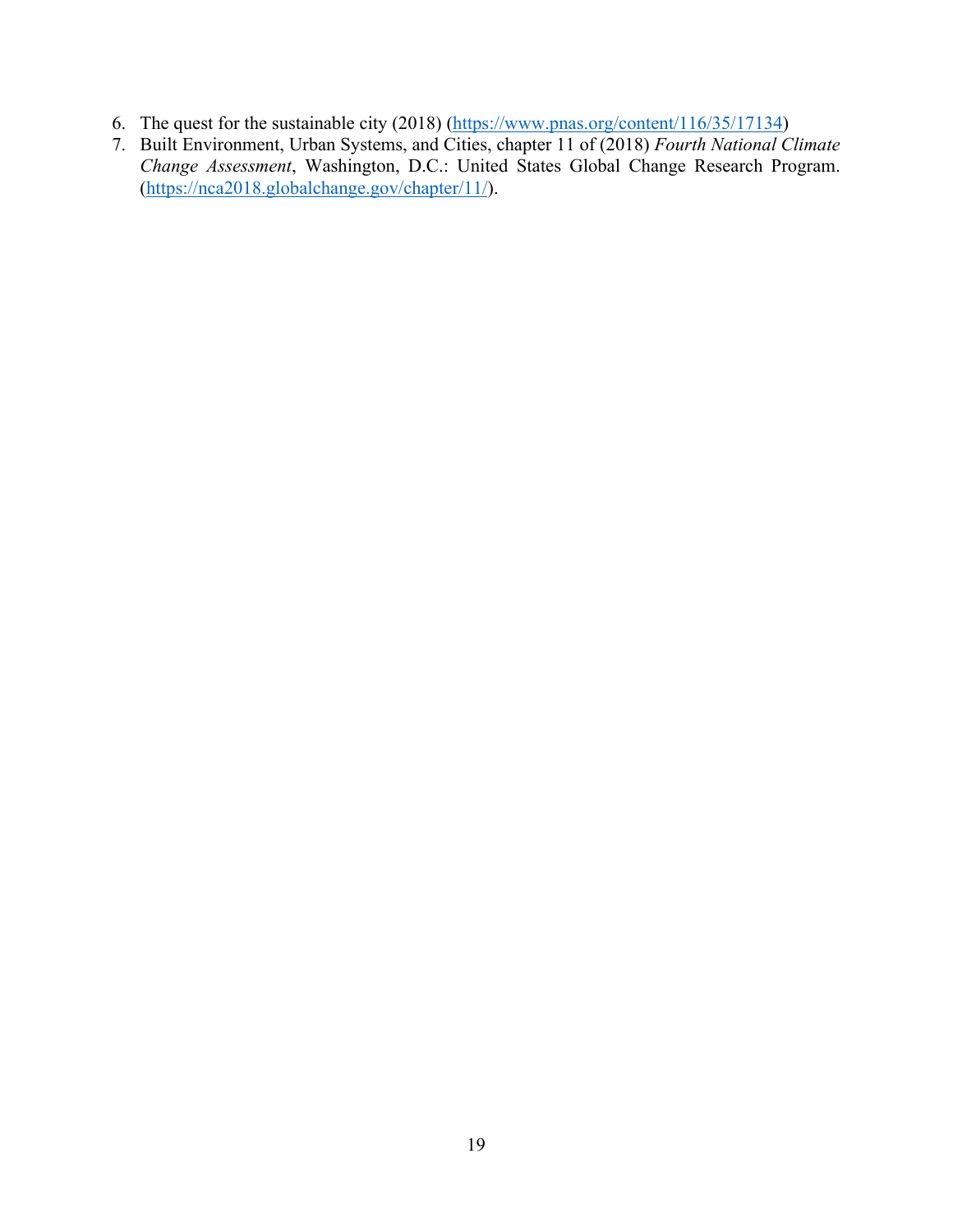### **Appendix A2. Questions to consider when proposing a new PhD program**

1) Is there a new domain of research and practice not adequately covered by existing PhD programs?

2) Can existing PhD programs not be expanded or modified to cover the newly identified domain of research? Why not?

3) Does the proposed new Program cannibalize existing PhD programs? Does it supplant or render obsolete existing programs? Does it complement? (In which ways?)

4) Does the proposed PhD program require a new school or Academic unit? Can it be offered by an existing single academic unit? Jointly through existing units collaborating?

5) What type of students are expected to apply for the proposed new program?

6) What would recipients of the proposed PhD degree be able to do? Who or what will hire them?

### **Appendix A3. Sample Curriculum Content**

### A3.1 Curriculum Notes

These are the core courses for a PhD In Sustainable Urban Systems.

1. History of urbanization: form the earliest cities to the present

2. Fundamentals of urban economics/economic geography (agglomeration effects: what happens when humans agglomerate)

3. Fundamentals of urban sociology (neighborhoods and networks)

4. Fundamentals of urban ecology

5. Fundamentals of urban engineering (urban metabolism, infrastructure, transportation)

6. The City: identifying it, measuring it (the Modifiable Area Unit Problem; different types of data, different types of inquiry; remote sensing data; data on personal behavior)

7. Fundamentals of urbanism (synthesis course):

- (i) human interactions are exchanges of material goods and information that take place in physical space;
- (ii) the intensity, productivity and quality of individual-level efforts are mediated and enhanced through interaction with others (social networks);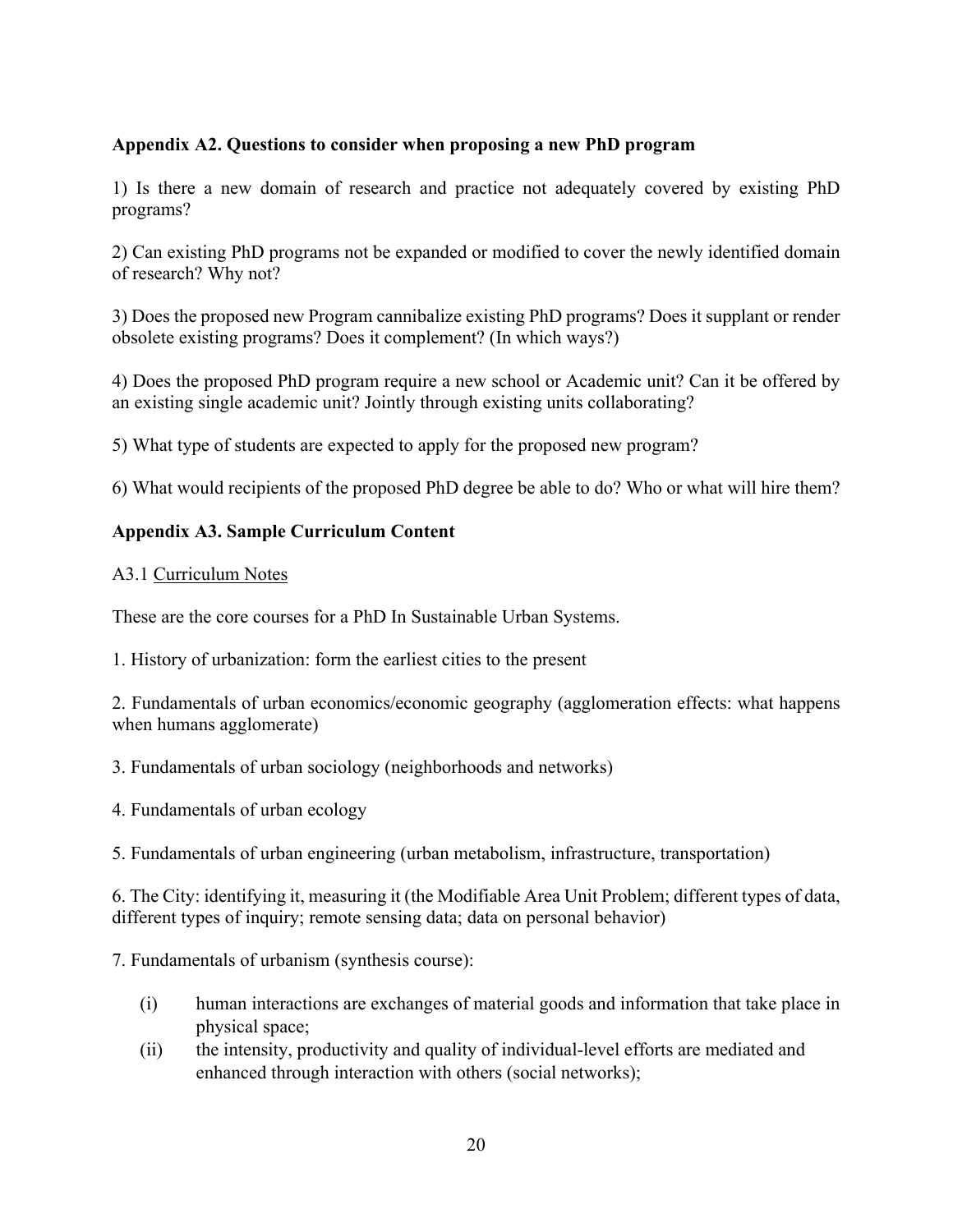- (iii) any human activity can be thought of as generating benefits and incurring costs (especially the costs of moving people and things in physical space);
- (iv) human effort is bounded;
- (v) agglomerated human activity requires biophysical assets and affects the biophysical environment;
- (vi) history matters: it facilitates and constrains (in cities history is made physical and social); and
- (vii) the size (scale) of a human agglomeration is both a consequent and a determinant of the agglomeration's productivity.

The use of the term "fundamentals" is to highlight that these courses will try to convey the main insights and concepts of the discipline in question: many details will not be covered. The emphasis in on "manner of analysis" rather than methodological choices/obsessions.

### A3.2 Curriculum Notes

Theory (15 credits)

- Intro to sustainable urban systems science (3 credits)
	- o Project management theory / practice/ tools (module)
	- o Study the most recent IPCC report; WG I for science, WG II for impacts/urban
- Urban governance
	- o Politics, policymaking
	- Behavioral economics/insights
		- $\circ$  Empirical understandings of human behavior & modeling
- Critical infrastructure in cities
	- o Energy, digital, physical infrastructure
- Population dynamics & demography
	- o History of urbanization
	- o Human geography
	- o Demography

### Methods (12 credits)

- Systems modeling / Python scripting
- Geographic information systems (GIS)
- Network analysis
- Community engagement and participatory research

### Electives

- Urban Innovation: Analysis and Policy
- Urban Sustainability and Infrastructure
- Urban Politics and Governance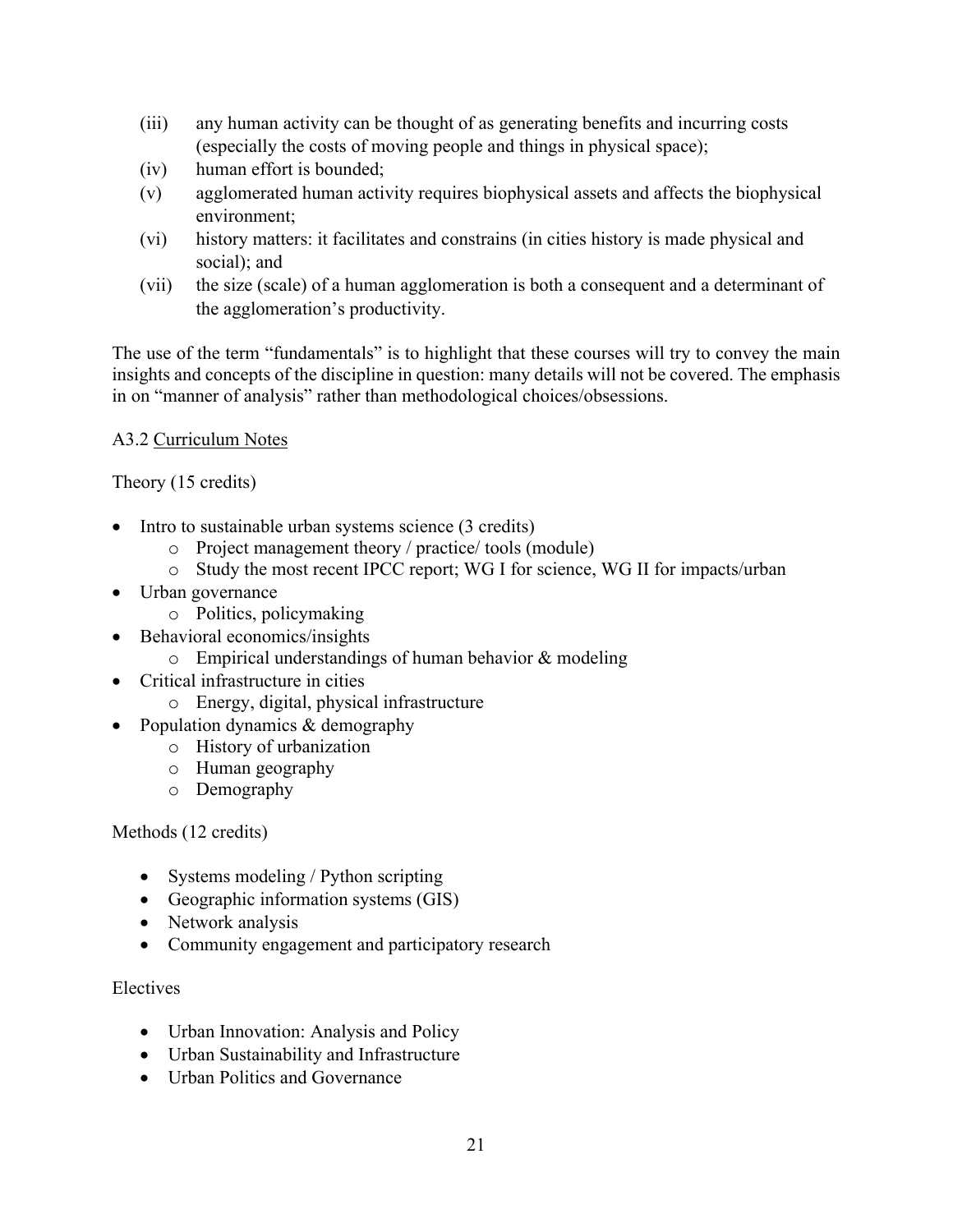Culture & Cohort Building

- Co-curricular orientation & professional development skills
- Project-based/experiential learning integrated into courses
- Involvement in multi-year interdisciplinary projects
- Brownbags where faculty and students can share research  $&$  experiences

## A3.3 Curriculum Notes

What needs to be part of a "sustainable urban science" curriculum?

- Design thinking learning how to work with people, joint creation of knowledge
- Talking in multiple academic languages
- Systems thinking view of processes is systems, what do you measure, measures of "progress" for cities (GDP/economics, SDGs, climate/carbon output, equity, life expectancy, human development index; capabilities, people should be able to pursue their lives as they choose)
- History of urbanization and complexity within cities what concepts drive ordering space (looking at it through different lenses: urban form, social / political, what cities are used for)
- A comfort working across many different scales and dealing with complexity
- Fluidity with different institutions
- Local government finance / understanding
- Inter-locking systems/institutions/governance/behavior change/morals/ethics of city development
- Training students to develop agency/community organizing/social change
- Basics of engineering and sustainability (urban and industrial ecology,
- resources consumption, circular economy, transportation)
- Technology in cities (looking backwards & forwards: what does that mean for AV, sensing)
- Grant writing
- Experiential learning component
- Landscape ecology (urban as a land system)
- International / comparative

## Design principles

- Input/output (different curriculum for students based on what they want to do)
- Flexibility (based on what the students know when they come in)

## A3.4 Curriculum Notes

Design principle: a holistic approach towards thinking about what cities are.